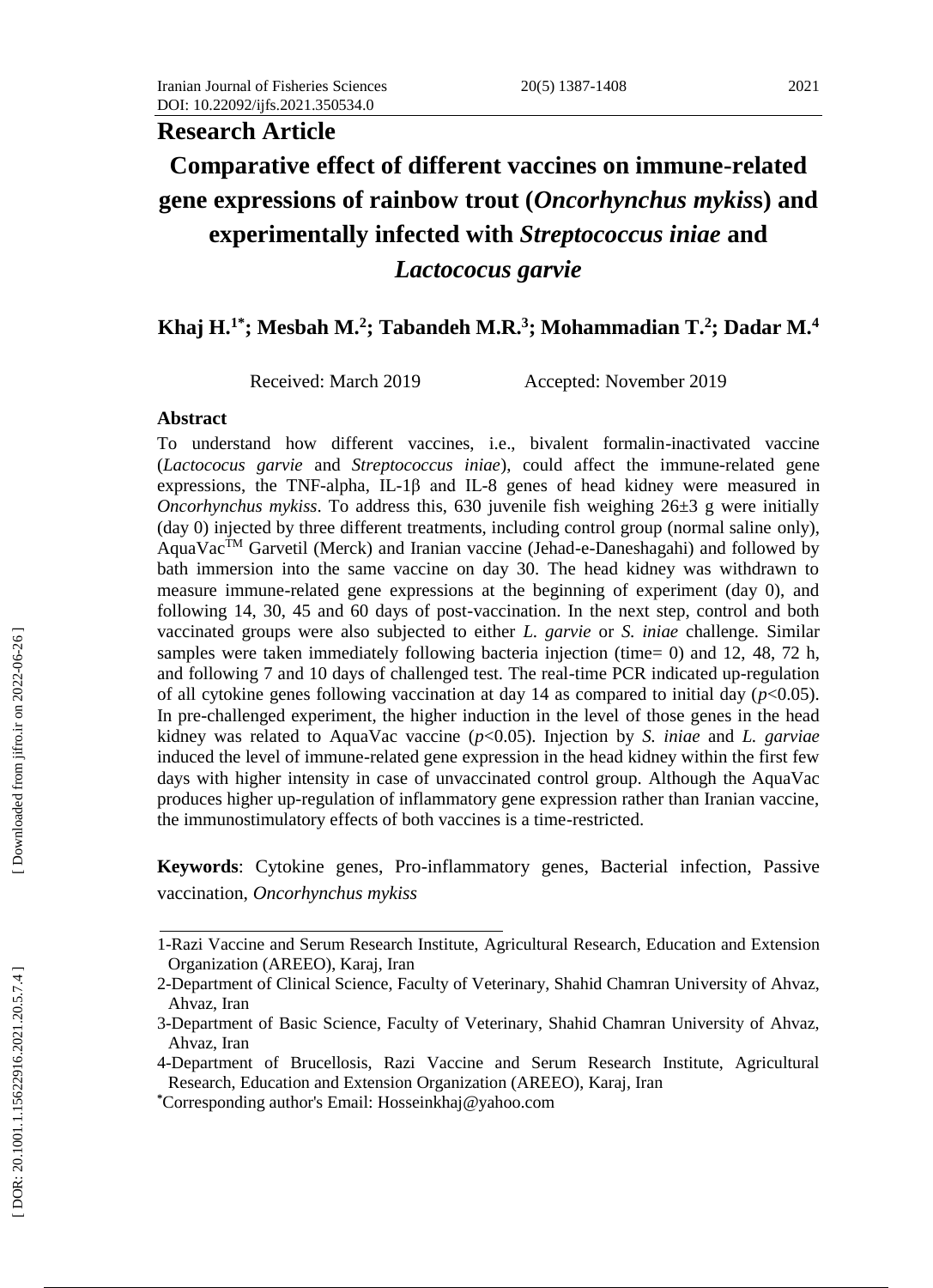### **Introduction**

*Oncorhynchus mykiss* is considered as one of the most important commercial fish species for aquaculture in many countries, including Iran. Bacterial infections induced heavy economic losses on this species all over the world (Vendrell *et al*., 2008; Raissy *et al*., 2018). Although the antibiotic treatment was futile to some extent, aquaculturists are still eager to apply different types of antibiotic even for prevention. Moreover, the emergence of antibiotic -resistance for these pathogen strains (Park *et al*., 2009; Marti *et al*., 2018) negated the success of this method for outbreak control (Sakai *et al*., 1995), and consequently, suggesting the necessity of an alternative way such as vaccination to protect fish against the infections (Dimitroglou *et al*., 2011; Faber *et al*., 2019).

Amongst trout infectious diseases, *Lactococcus garvieae* and *Streptococcus iniae*, the causative agent for lactococcosis and streptococcosis, respectively accounted as massive outbreaks in the aquaculture industry especially during warm seasons (Diler *et al*., 2002; Didinen *et al*., 2014 ; Raissy *et al*., 2016). It is also considered to be responsible for more than 50% of losses in trout farms (Vendrell *et al*., 2006; Shiry *et al*., 2019). These gram -positive non -motile bacteria affect different freshwater and marine species (Nakai *et al*., 1999; Chen *et al*., 2001; Evans *et al*., 2006; Bastardo *et al*., 2012). The lactococcal septicemia not only produces clinical signs but also some lesions (such as

fibroplasia) could be observed at the serous membrane of different organs (Chang *et al*., 2002). The infection caused by *S. iniae* is responsible for several pathological changes, including meningitis, lesions in internal organs as well as sepsis among different species (Eldar *et al*., 1999; Eldar and Ghittino, 1999). It is believed that they can threat the public health by producing some chronic diseases like skin lesions in human (Elliott *et al*., 1991; see the review written by Novotny *et al*., 2004; Wang *et al*., 2007) .

Besides the costs forced by drug treatments in large aquaculture systems, bacterial resistance and lack of efficiency could constrain antibiotics application to aquaculture industry (Harikrishnan *et al*., 2010). Protection of aquatic species against lactococcosis and streptococcosis were already examined both in experimental and field studies (Eldar *et al*., 1997; Ooyama *et al*., 1999; Soltani *et al*., 2019). Previously, it has been shown that the i.p. vaccination with formalin killed *Streptococcus* sp. in the presence of adjuvant could protect *O. mykiss* against this pathogen while the other kind of immunization, i.e., bath immersion did not act the same (Akhlaghi *et al*., 1996). The combined vaccines are also developed to prevent fish from bacterial and viral pathogens (Sakai *et al*., 1995). However the efficacy of combined vaccines for lactococcosis and streptococcosis did not investigate well on *O. mykiss* .

Currently, the importance and success of vaccinations against bacterial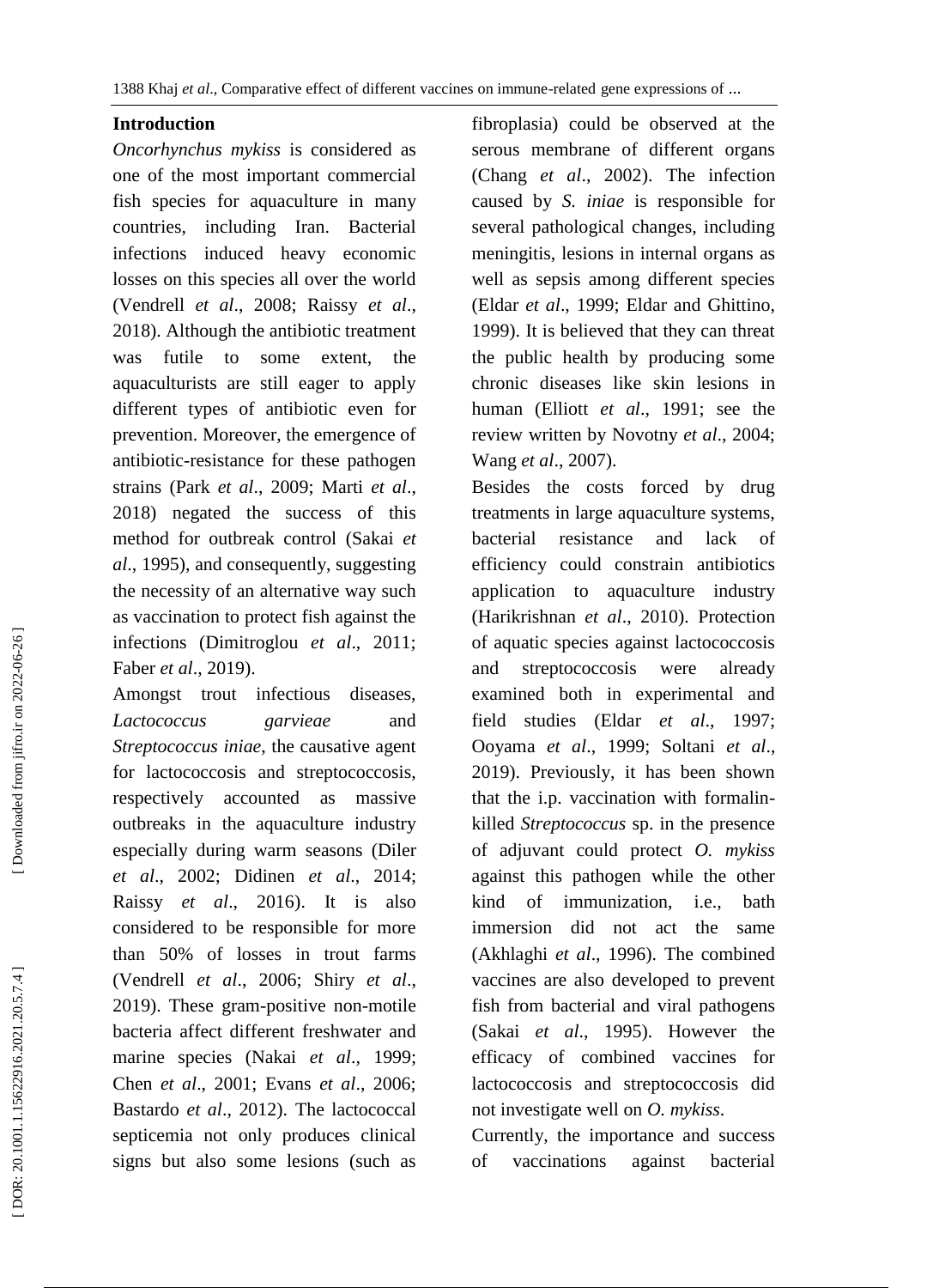diseases in fish are obvious; however, little attempts are fulfilled to understand the mechanisms of vaccine -induced disease resistance (Harun *et al*., 2011). One of the possible mechanisms for pursuing how immune system was altered after vaccination is, however, to examine the immune -related gene expression. Activation of macrophages by fish vaccination results in releasing various cytokines such as IL-1, IL-6 and TNF -alpha and enhancing T -cell mediated cytotoxicity and proliferation (Djeraba and Quere, 2000; Evans *et al*., 2004; Mohammadian *et al*., 2019). It typically determined following vaccination against infectious haematopoietic necrosis virus and yersiniosis in *O. mykiss* by Purcell *et al*. (2004) and Harun *et al*., (2011), respectively, but similar studies on lactococcal or streptococcal vaccinations are quite rare and limited to other fish species (Sun *et al*., 2012). In this paper, we aimed to examine how *O. mykiss* can be immunized following i.p injection with repetitive bath immersion of two different bivalent formalin -inactivated vaccines (*L. garvie* and *S. iniae*) in a time -course manner. To do this, some immune -related gene expression was evaluated to obtain an insight into the possible underlying mechanisms that immunized fish might respond to vaccination. The ability of i.p and bath vaccinations was also followed up by experimental infections with either *L. garvie* or *S. iniae* .

### **Materials and methods**

### *Fish maintenance*

Juvenile rainbow trout, *O. mykiss*  $(n=630)$  weighing  $26\pm3$  g were purchased from a local supplier in Loresatn province (Iran) and transferred to the Aquatic Animal Health Lab at Shahid Chamran University of Ahvaz. All fish were acclimated for at least 2 weeks before experiments was commenced in 300 l tanks. Acclimation tanks were consisted air supplier to remain dissolved oxygen higher than 10 mg/l and located in a temperature controlled room  $(16\pm2\degree C)$ . The fish were initially examined for any bacterial pathogens and parasites. All fish were fed three times a day *ad libitum* with diet containing 36.81% crude protein, 11.33% crude fat, 11.58% crude fiber and 3.50% ash (GFT1 - Fardaneh Company).

### *Treatments*

*O. mykiss* juveniles were randomly divided into three groups (treatments). Each group containing 210 fish (each group included three tanks and each tank contained 70 fish). The first group was only received normal saline (similar to vaccine volume) and considered as control. The second group was injected by AquaVac<sup>TM</sup> Garvetil (Merck, Germany) and third group was injected by Iranian vaccine (Jehad - e -Daneshagahi). The vaccines contained  $1 \times 10^9$  *S. iniae* cells /mL and  $1\times10^9$  *L. garviae* cells /mL. The injected dose was similar for both vaccines and included 0.1 mL per fish (according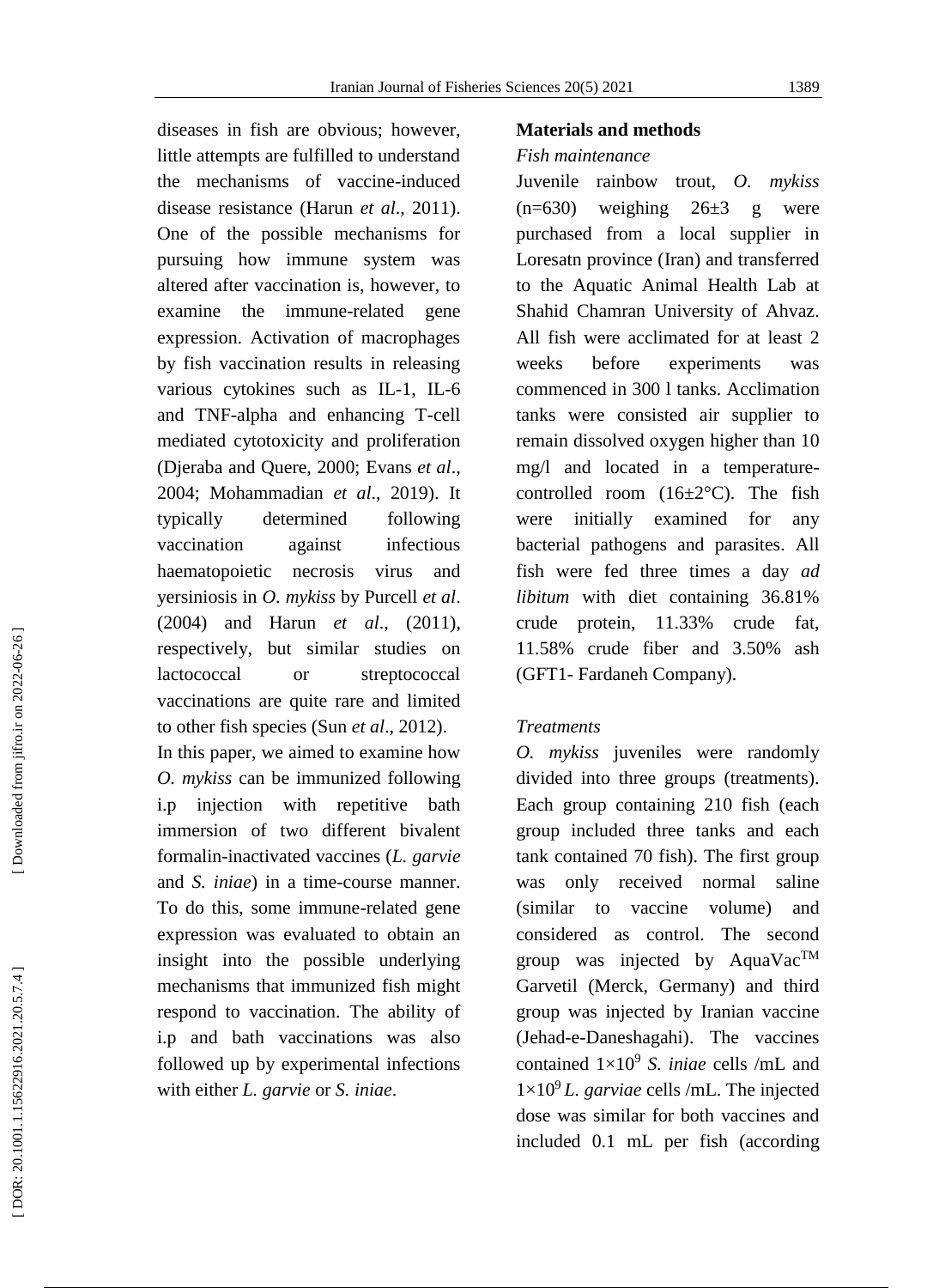manufacture manual). All abovementioned treatments were followed by bath immersion into the same vaccine on day 30. To do this, 1000 g fish were immersed into 9 l water containing 1 l of vaccine for 5 min (all procedures were done according to manufactures' protocol). All fish were deprived of food for two days before either injection and/or immersion bath.

## *Sample collection*

Three fish from each tank were randomly selected and anesthetized by 2-phenoxyethanol (0.3 mL/l, Merck, Germany). The head kidney was withdrawn and stored at  $-70^{\circ}$ C (Matsuyama *et al*., 2007) for further measuring of immune -related gene expression, including [tumor necrosis](https://en.wikipedia.org/wiki/Tumor_necrosis_factor_alpha)  [factor alpha](https://en.wikipedia.org/wiki/Tumor_necrosis_factor_alpha) (TNF -alpha), interleukin 1 beta (IL-1β) and interleukin 8 (IL-8) at the beginning of experiment (day 0), and following 14, 30, 45 and 60 days. In the next step, the control group, AquaVac and Iranian vaccine treatments were also subjected to either *L. garvie* or *S. iniae* challenge test *.* Similar samples were taken immediately following bacteria injection (time=  $0$ ) and 12, 48, 72 h, and following 7 and 10 days of challenged test.

# *Gene expression RNA isolation and cDNA synthesis*

At each exact time, the head kidneys' RNA was isolated (see the sampling section), using the Tri Pure isolation reagent according to the manufacturer's procedure (Roche, Canada). Fifty mg of each sample was taken under sterile condition. The RNA concentration was determined by using nano-drop (Eppendorf, Germany) and the purity of the RNA was determined by the optical density (OD) absorption ratio at 260/280 nm. Reverse transcription was carried out with the Rocket Script RT PreMix Kit using 1 μg of RNA and oligo dT based on the manufacturer's protocol (Bioneer Corporation, South Korea).

# *Real -time quantitative PCR*

To evaluate the expression levels of TNF -alpha, IL  $IL-1\beta$  and  $IL-8$ (Inflammatory genes) (Secombes*et al*., 1998; Secombes*et al*., 2011) mRNA in the head kidneys, real -time PCR was performed using qPCRTM Green Master Kit for SYBR Green I® (Jena Biosciense, Germany) on a Light cycler® Detection System (Roche, USA). Relative expression levels of the all transcripts were compared to β -actin. Specific sets of primers (Bioneer Co., South Korea) were designed based on *O. mykiss* (Table 1). Reactions were performed in a 12.5 μL mixture containing 6.25 μL qPCR TM Green Master Mix  $(2X)$ , 0.25  $\mu$ L of each primer (10 μM), 3 μL (100 ng) cDNA, and 2.75 μL nuclease -free water. The PCR protocol consisted of a 5 min denaturation at 94 °C followed by 45 cycles at 94 °C and 60° C for 30 sec (in triplicate). Two separate reactions without cDNA or with RNA were performed as control groups in parallel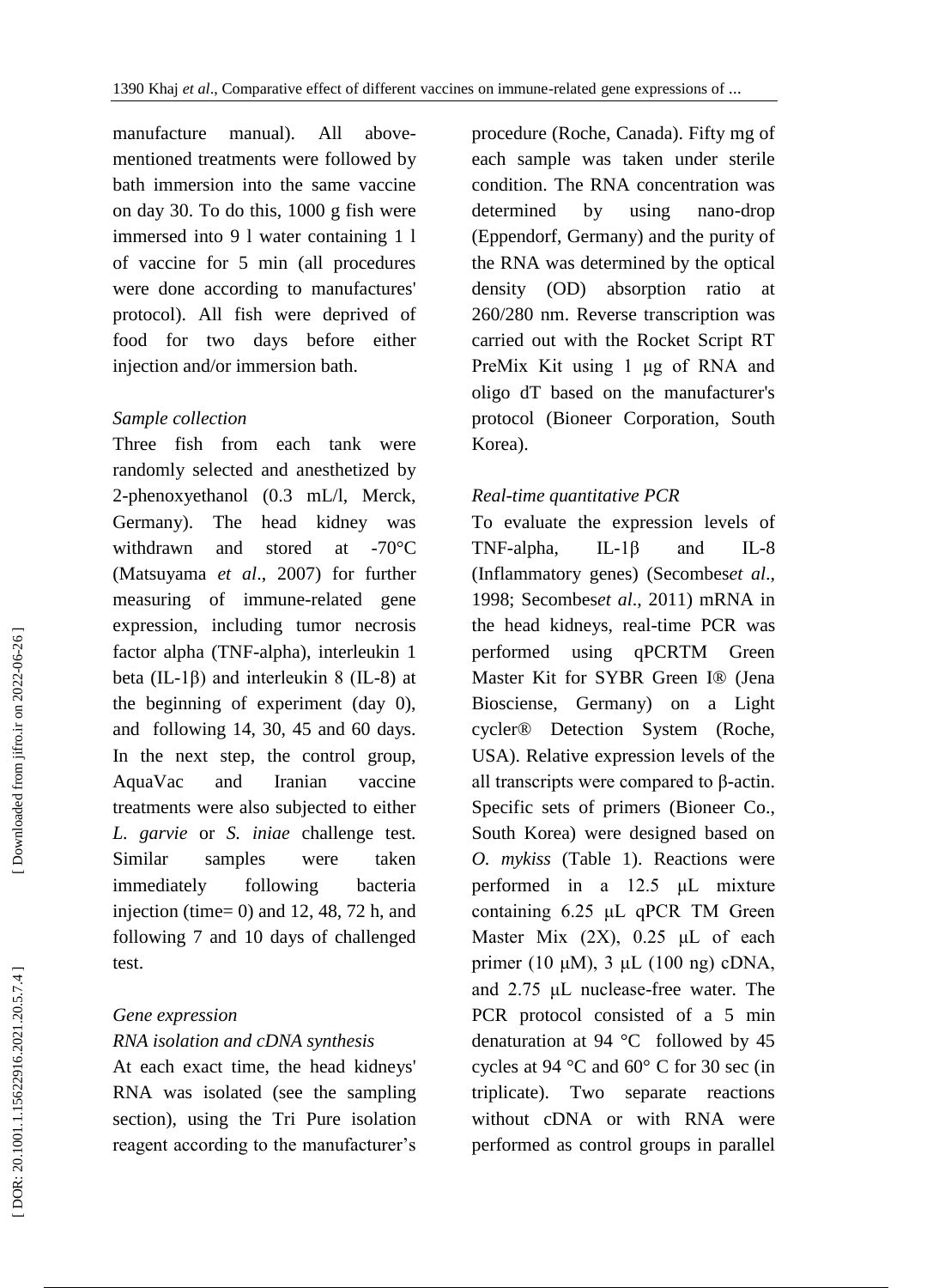with experimental groups. According to the comparative  $2^{-\Delta\Delta Ct}$  method, the relative quantification was performed using Light cycler 96® software (Mohammadian *et al.*, 2018).

All qPCR analysis was performed according to the Minimum Information for Publication of Quantitative Real - Time PCR Experiments (MIQE) guideline (Bustin *et al*., 2009) .

| Table 1: Primers used for detection of target genes. |                        |                                      |                                |  |  |  |
|------------------------------------------------------|------------------------|--------------------------------------|--------------------------------|--|--|--|
| <b>Genes</b>                                         | <b>Product</b><br>size | Primer $(5' - 3')$                   | <b>Access</b><br><b>Number</b> |  |  |  |
|                                                      |                        |                                      |                                |  |  |  |
| $EF1\alpha$                                          | 327bp                  | Forward CAAGGATATCCGTCGTGGCA         | AF498320                       |  |  |  |
|                                                      |                        | ReverseACAGCGAAACGACCAAGAGG          |                                |  |  |  |
| TNF-                                                 | $102$ bp               | Forward TGTGTGGGGTCCTCTTAATAGCAGGTC  | AJ277604                       |  |  |  |
| alpha                                                |                        | ReverseCCTCAATTTCATCCTGCATCGTTGA     |                                |  |  |  |
| $IL-8$                                               | $226$ bp               | Forward GAATGTCAGCCAGCCTTGTC         | HG917307.1                     |  |  |  |
|                                                      |                        | ReverseTCCAGACAAATCTCCTGACCG         |                                |  |  |  |
| IL1- $\beta$                                         | $239$ bp               | Forward CCTGGAGCATCATGGCGTG          | AJ278242                       |  |  |  |
|                                                      |                        | ReverseGCTGGAGAGTGCTGTGGAAGAACATATAG |                                |  |  |  |

### *Bacterial challenge*

The *L. garvieae* and *S. iniae* strains were originally isolated from naturally infected trout and cultured routinely on tryptone soy agar (Difco) plates, at 27ºC for 48 h *.* The isolates were identified as *L. garvieae* and *S. iniae* by standard methods like colony and cell morphology, gram staining and biochemical characteristics.

Prior to challenge test of *O. mykiss* with either *L. garviae* or *S .iniae*, the lethal dose (LD) of each bacterium was determined. First, each bacterium was grown on TSA at 27°C for 48 h. The culture medium was then centrifuged at 3500 rpm for 10 min. The bacteria were washed twice with normal saline and concentration of bacteria was adjusted to  $1 \times 10^9$  CFU/mL with McFarland tubes. Serial dilutions  $(1\times10^5$  up to  $1\times10^9$  CFU/mL) were selected for i.p injection. The mortality was recorded daily for 4 continuous days and the obtained data was subjected to probit regression analysis to calculate

LD50(Sun *et al*., 2011). The amounts of LD50 for each bacterium, i.e., *L. garviae* and *S. iniae* were injected (10 7  $CFU/mL$  and  $5 \t 10^7$ CFU/mL, respectvely) as i.p. doses for further experiments.

### *Statistical procedure*

If data approved for normality test (Kolmogorov –Smirnov) and homogeneity of variance (Levene), further statistical test have been performed. Two -way Analysis of Variance was applied to determine the effects of treatments and time on different parameters in the first experiment (before challenge test). Multi-way Analysis of Variance (MANOVA) was performed to determine the combined effect of treatments, time and bacterial strains on gene expressions after challenge test. The multiple comparisons (Duncan) were followed if the *p value* was statistically significant (SPSS, 18). Logarithmic transformations of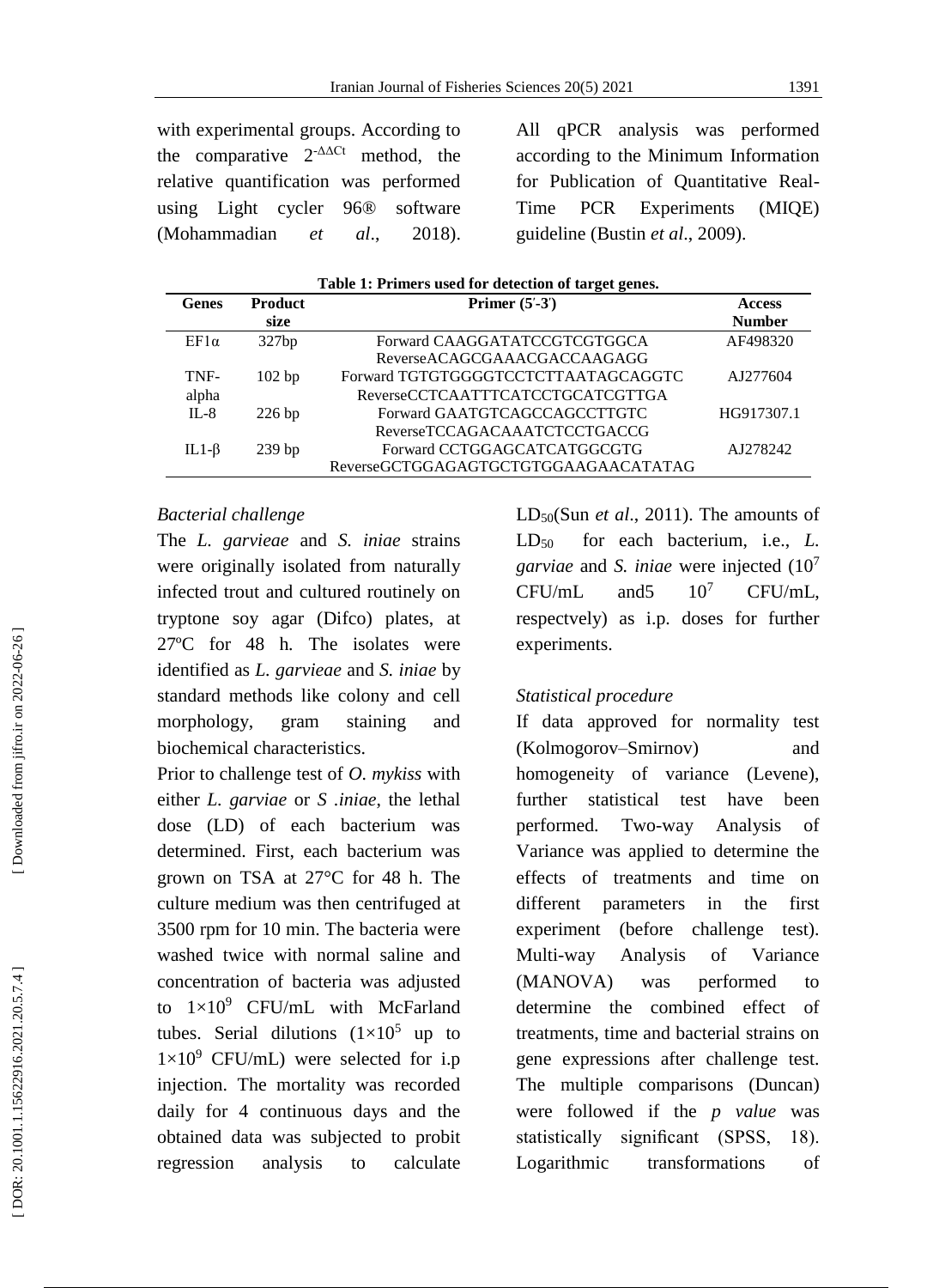bacterium doses were used to calculate the  $LD_{50}$  at exact time durations using the probit regression analysis (SPSS, 18). All experimental data were presented as the mean±SD, and the level of significance for all tests was set at *p*<0.05.

### **Results**

In order to evaluate whether different vaccines and time interval may composed of any changes in immune related gene expression of *O. mykiss* prior to the challenge test, the data were subjected to Two -way ANOVA. In spite of any possible statistical difference originated from above mentioned single factor, the significant combined effects were observed in case of TNF-alpha, IL-1 $\beta$  and IL-8 genes of head kidney. Moreover, in case of challenged test, the MANOVA revealed significant combined effects for all measured parameters (Tables 2 and 3).

**Table 2: Two -Way ANOVA performed for each parameter with** *P value* **in pre -challenge test.**

|              | Time         | <b>Treatment</b> | <b>Timex Treatment</b> |
|--------------|--------------|------------------|------------------------|
| TNF-alpha    | < 0.001      | <0.001           | <0.001                 |
| IL-1 $\beta$ | $<\!\!0.001$ | <0.001           | $<\!\!0.001$           |
| II –8        | <0.001       | <0.001           | <0.001                 |

| Table 3: MANOVA performed for each parameter with P value in post-challenge test. |  |  |
|-----------------------------------------------------------------------------------|--|--|
|                                                                                   |  |  |

|                        | <b>Time</b>        | <b>Treatment</b>   | <b>Bacterial</b><br><b>Strain</b> | <b>Time</b> ×<br><b>Treatment</b> | <b>Time</b> ×<br><b>Bacterial</b><br><b>Strain</b> | $Treatment \times$<br><b>Bacterial</b><br><b>Strain</b> | Timex<br><b>Treatment</b><br>×<br><b>Bacterial</b><br><b>Strain</b> |
|------------------------|--------------------|--------------------|-----------------------------------|-----------------------------------|----------------------------------------------------|---------------------------------------------------------|---------------------------------------------------------------------|
| TNF-<br>alpha          | < 0.001            | < 0.001            | < 0.001                           | < 0.001                           | < 0.001                                            | < 0.001                                                 | < 0.001                                                             |
| IL-1 $\beta$<br>$IL-8$ | < 0.001<br>< 0.001 | < 0.001<br>< 0.001 | < 0.001<br>< 0.001                | < 0.001<br>< 0.001                | < 0.001<br>< 0.001                                 | < 0.001<br>< 0.001                                      | < 0.001<br>< 0.001                                                  |

*Pre -challenge test* The TNF -alphagene expression in the head kidney of fish, vaccinated with AquaVac showed a significant increase at different time interval as compared to day  $0 \frac{(p<0.05)}{p}$ . The higher TNF-alpha was also observed following 14 days of vaccination as compared to other sampling times  $(p<0.05)$ . This gene was restored to its initial level on day 45 and remained unchanged even on day 60. This pattern was also observed in TNF alpha gene expression in the head

kidney of fish vaccinated by Iranian treatments. Regarding that, the only significant increase was observed on days 14 and 30 as compared to other sampling times  $(p<0.05)$ , indicating a peak at those time intervals. Although there was a significant difference in TNF -alphaamong different treatments at the beginning of experiment, this difference was much obvious on day 14 with higher level for AquaVac (*p*<0.05). The higher TNF-alphagene expression was also observed in both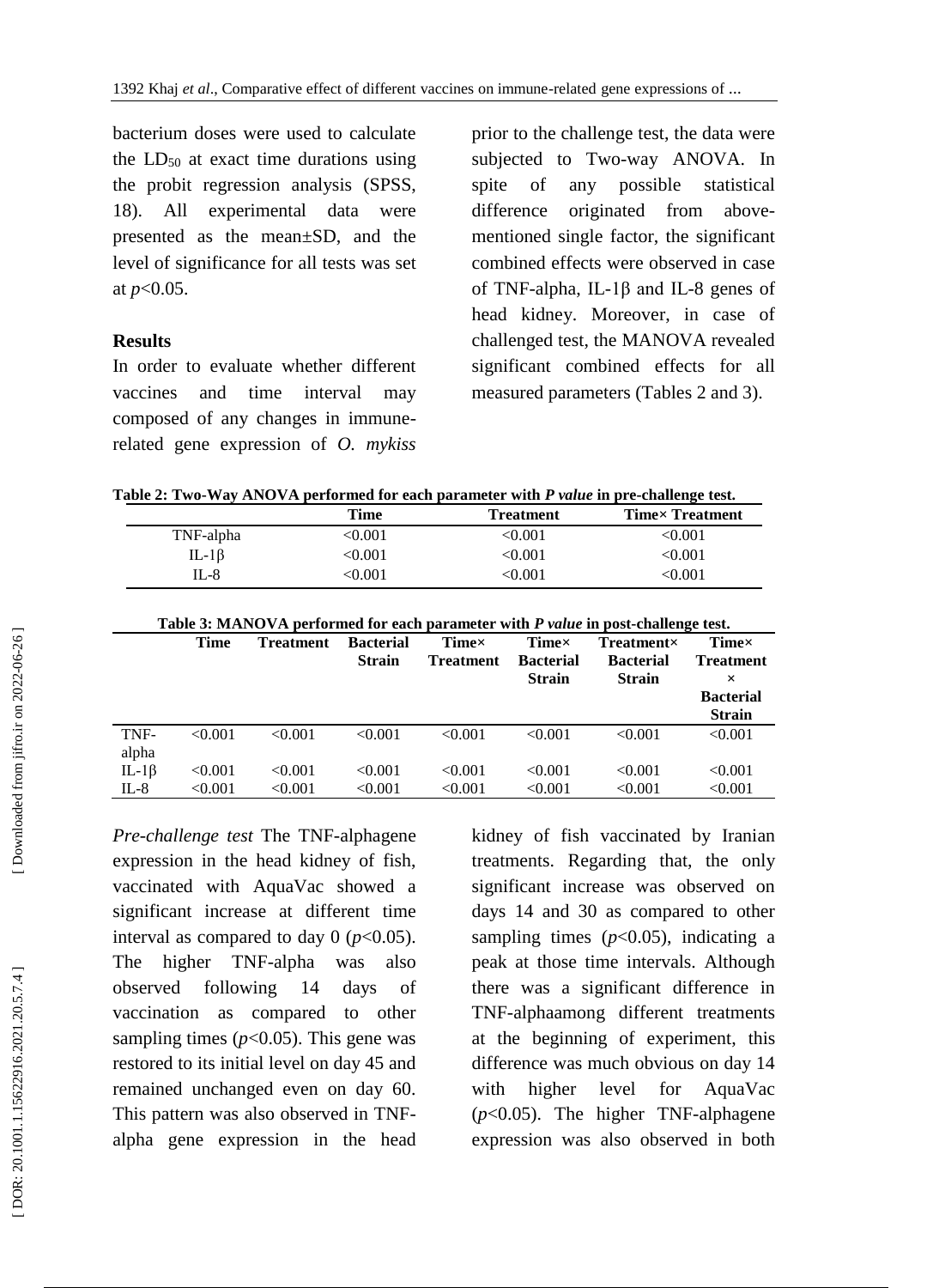vaccine treatments on day 30 as compared with control but this change did not last following 45 and 60 days of experiment (Fig. 1).



**Figure 1: The effects of different vaccines on head kidney TNF - alpha gene expression at different time intervals. All values were obtained from 9 individual fish (3/replicate) and expressed as mean±SD. Different lowercase alphabetic letters on each bar indicate significant difference among different treatments and different capital letters express significant difference among different sampling times (***p***<0.05).**

IL -1β gene expression in the head kidney showed a significant increase in all vaccinated and unvaccinated groups following day 14 ( $p<0.05$ ). As it is shown in Figure 2, the only significant increase in IL -1β gene expression was related to day 14 for Iranian and AquaVac vaccines in comparison with control group  $(p<0.05)$ .

 The results obtained from IL -8 gene expression exhibited a similar trend for both sampling time and treatment as we observed for IL-1 $\beta$  (Fig. 3). In this regard, an up -regulation of IL -8 was observed in all groups following 14 days of experiment. The higher level of this gene was also observed at that time in treated fish with AquaVac  $(p<0.05)$ .

### *Post -challenge test*

The real-time PCR shown that TNFalphagene expression was elevated following 12 h after i.p. injection of *S. iniae* in control untreated group and this parameter was declined significantly following 48 and 72 h as compared to 12 h (*p*<0.05). This decreasing trend was last for even 7 and 10 days after *S.*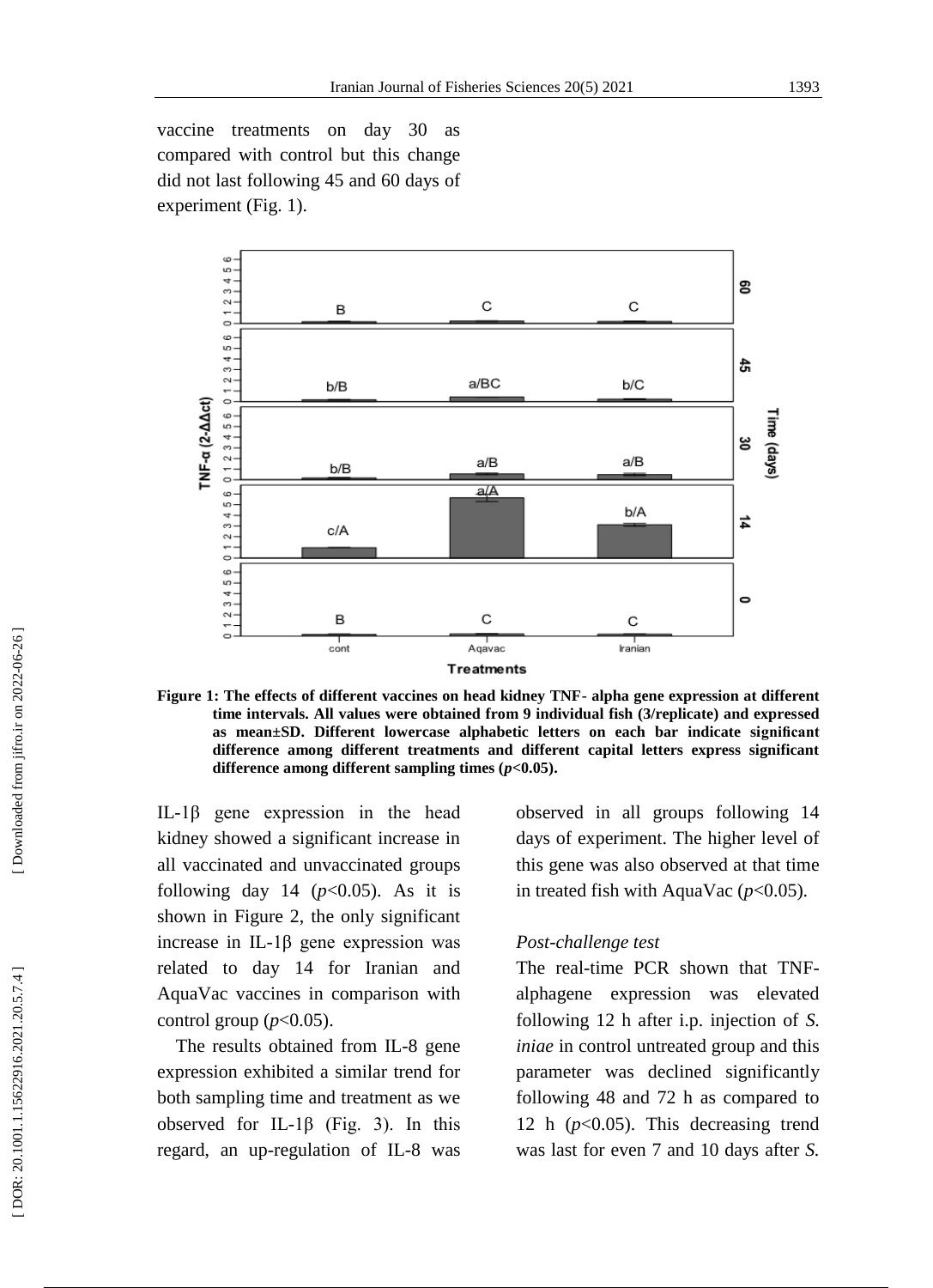*iniae* injection in control group and reached the value similar to injection time (day 0).



**Figure 2: The effects of different vaccines on head kidney IL -1B gene expression at different time intervals. All values were obtained from 9 individual fish (3/replicate) and expressed as mean±SD. Different lowercase alphabetic letters on each bar indicate significant difference among different treatments and different capital letters express significant difference among different sampling times (***p***<0.05).**



**Figure 3: The effects of different vaccines on head kidney IL -8 gene expression at different time intervals. All values were obtained from 9 individual fish (3/replicate) and expressed as mean±SD. Different lowercase alphabetic letters on each bar indicate significant difference among different treatments and different capital letters express significant difference among different sampling times (***p***<0.05).**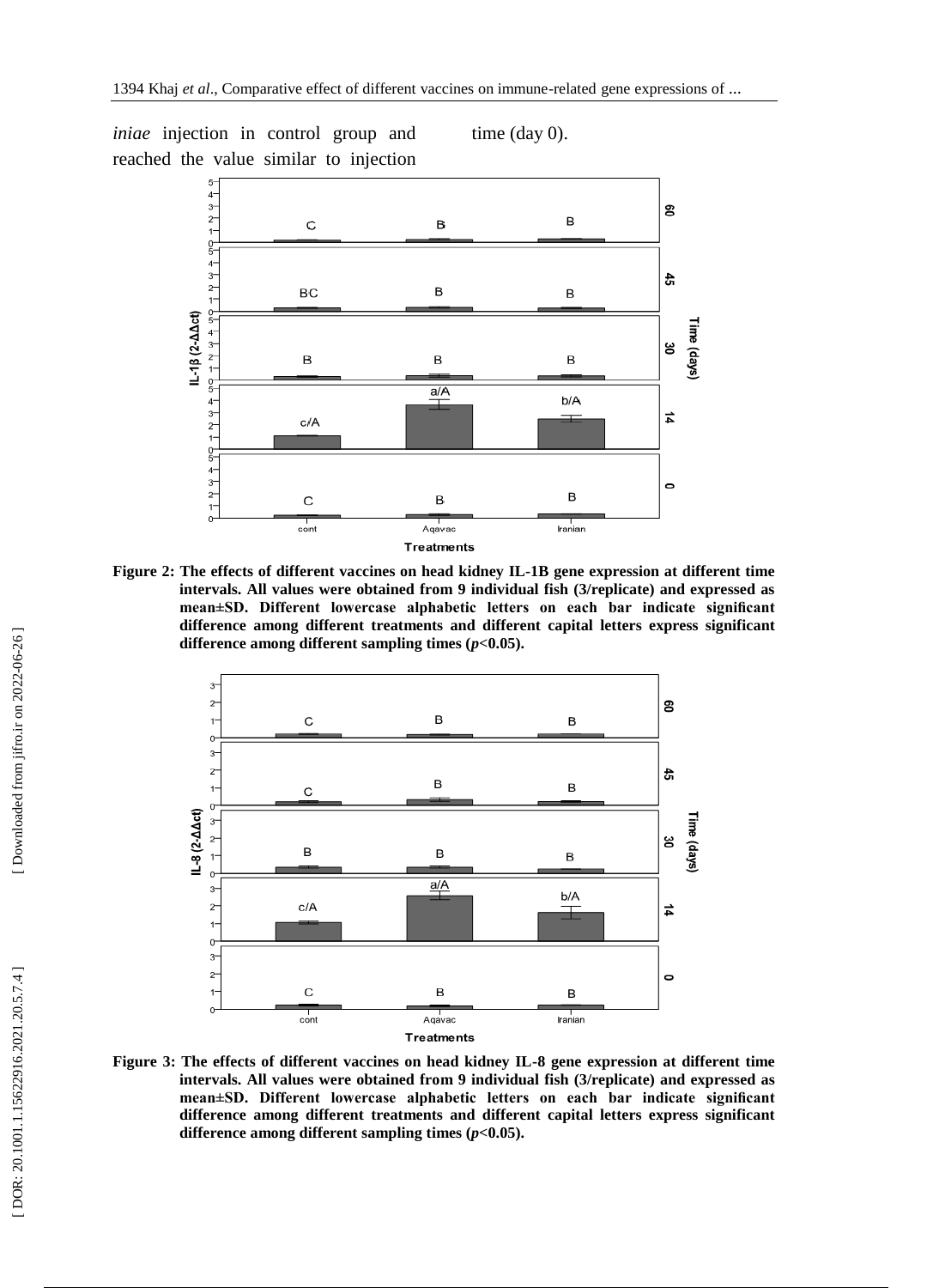A significant increase (*p*<0.05) in TNF alpha gene was also observed in both vaccinated groups (especially Iranian vaccine) in which they reached a peak at 48 and 72 h after injection. The up regulation of this gene in the head kidney did not last for 10 days and came back to their initial level. Interestingly, the higher  $(p<0.05)$  level of TNF - alpha gene expression was observed in control challenged group (*S. iniae*) as compared with two vaccinated groups in all sampling times, except for time 0. This difference was also attenuate on day 10 in which a slight decrease  $(p<0.05)$  was only for Iranian vaccine (Fig. 4).



**Figure 4: The effects of different vaccines on head kidney TNF - alpha gene expression following challenge test with** *S. iniae* **at different time intervals. All values were obtained from 9 individual fish (3/replicate) and expressed as mean±SD. Different lowercase alphabetic letters on each bar indicate significant difference among different treatments and different capital letters express significant difference among different sampling times (***p***<0.05).**

Similar to *S. iniae* challenge test, the control group in *L. garviae* was also showed a significant up -regulation in all sampling points except for day 10 as compared with injection time  $(p<0.05)$ . Similar trend was also observed for

other treatments but with lesser intensity. Although the up -regulation of this gene was mostly higher in control group (i.e., at 12 and 48 h), significant increase was also found in AquaVac treatment in which showed similar or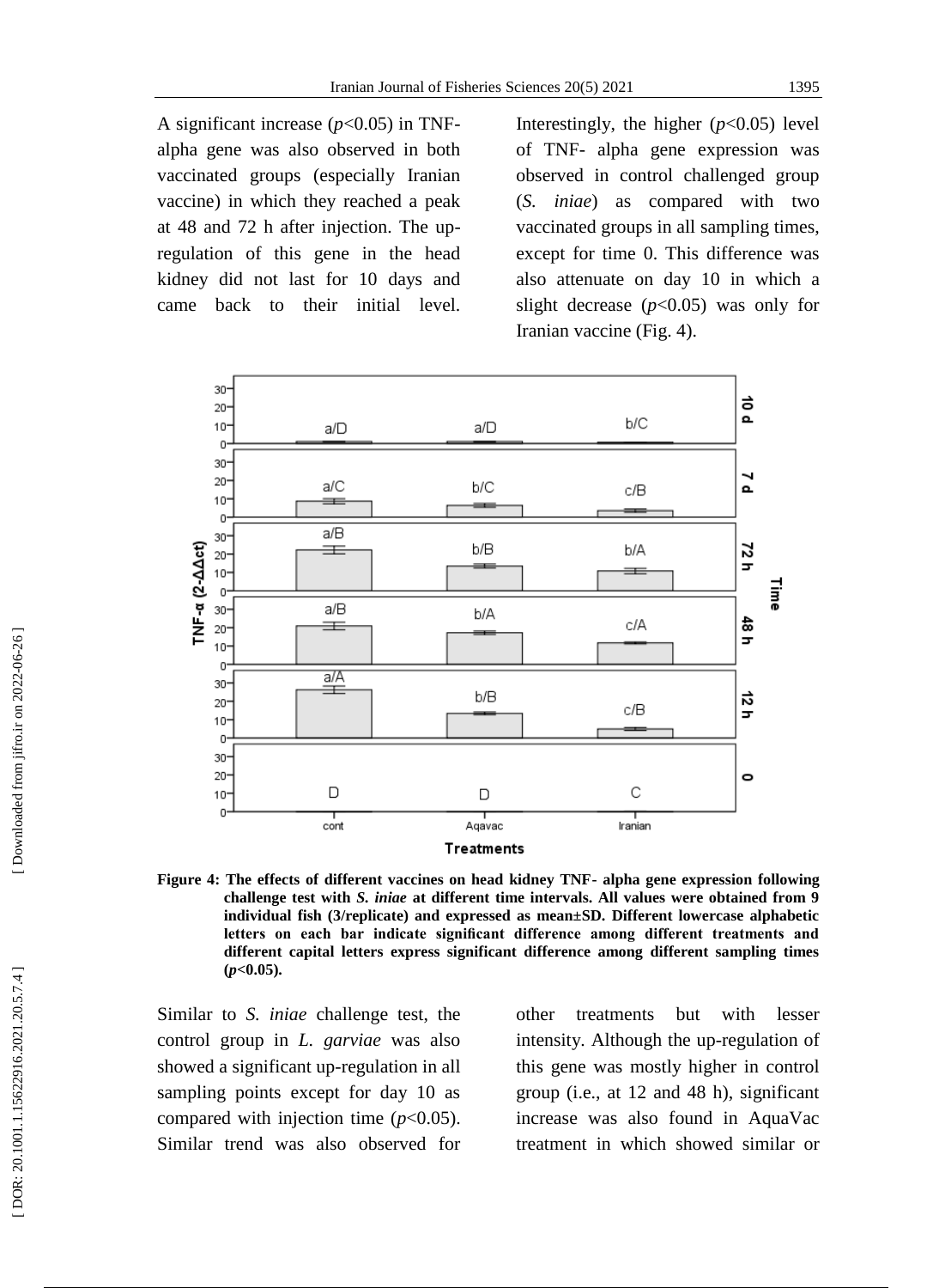even higher (*p*<0.05) level of TNF alpha as compared to control (Fig. 5). The pattern observed for IL-1 $\beta$  was similar to what we observed for TNF alphafollowing *S. iniae* or *L. garviae* i.p. injections in which the higher level

was obtained following 48 h of injection (*p*<0.05). In addition, the vaccine treatments resulted in significant down -regulation (*p*<0.05) of this gene approximately at all sampling times with much lower level for Iranian vaccine (Figs. 6 and 7).



**Figure 5: The effects of different vaccines on head kidney TNF - alpha gene expression following challenge test with** *L. garviae* **at different time intervals. All values were obtained from 9 individual fish (3/replicate) and expressed as mean±SD. Different lowercase alphabetic letters on each bar indicate significant difference among different treatments and different capital letters express significant difference among different sampling times (***p***<0.05).**

Similar to other measured genes, the IL - 8 was also shown the same trend following *S. iniae* injection (Fig. 8). The control group indicated the higher  $(p<0.05)$  level of this gene at all sampling points, except for day 10.

The *L. garviae* injection resulted in significant rise in IL -8 gene expression in the head kidney in all treatments following 48 and 72h of injection as compared with time  $0$  ( $p<0.05$ ) and this

increase did not continue until the end of sampling time. The down -regulation of IL -8 was much more obvious in the case of Iranian vaccine in all sampling points as compared to other groups  $(p<0.05)$ . Although the higher level of this gene was mostly observed in control group, there was no significant change at 48 h between AquaVac and control (Fig. 9).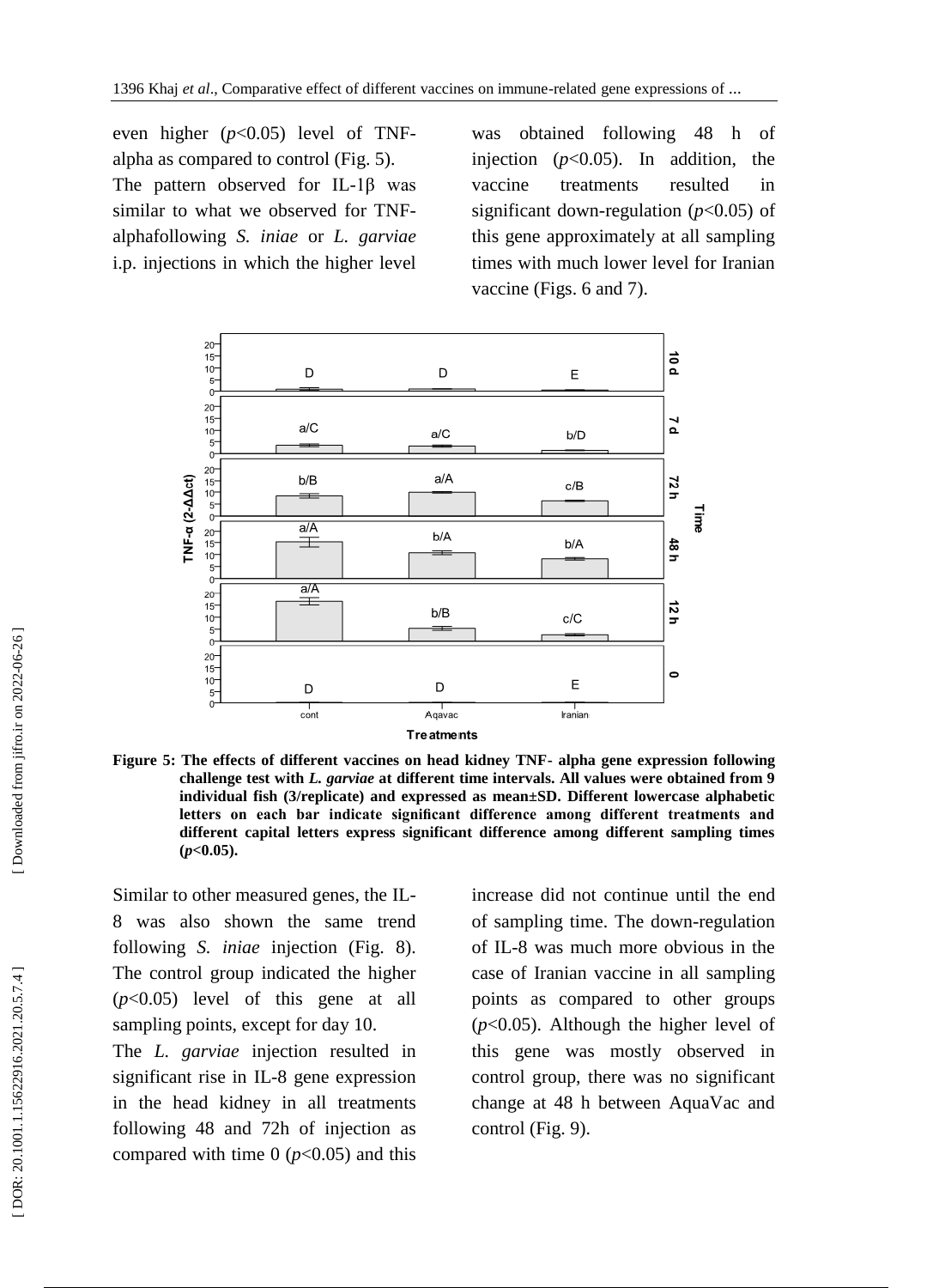

**Figure6: The effects of different vaccines on head kidney IL -1B gene expression following challenge test with** *S. iniae* **at different time intervals. All values were obtained from 9 individual fish (3/replicate) and expressed as mean±SD. Different lowercase alphabetic letters on each bar indicate significant difference among different treatments and different capital letters express significant difference among different sampling times (***p***<0.05).**



**Figure 7: The effects of different vaccines on head kidney IL -1B gene expression following challenge test with** *L. garviae* **at different time intervals. All values were obtained from 9 individual fish (3/replicate) and expressed as mean±SD. Different lowercase alphabetic letters on each bar indicate significant difference among different treatments and different capital letters express significant difference among different**  sampling times  $(p<0.05)$ .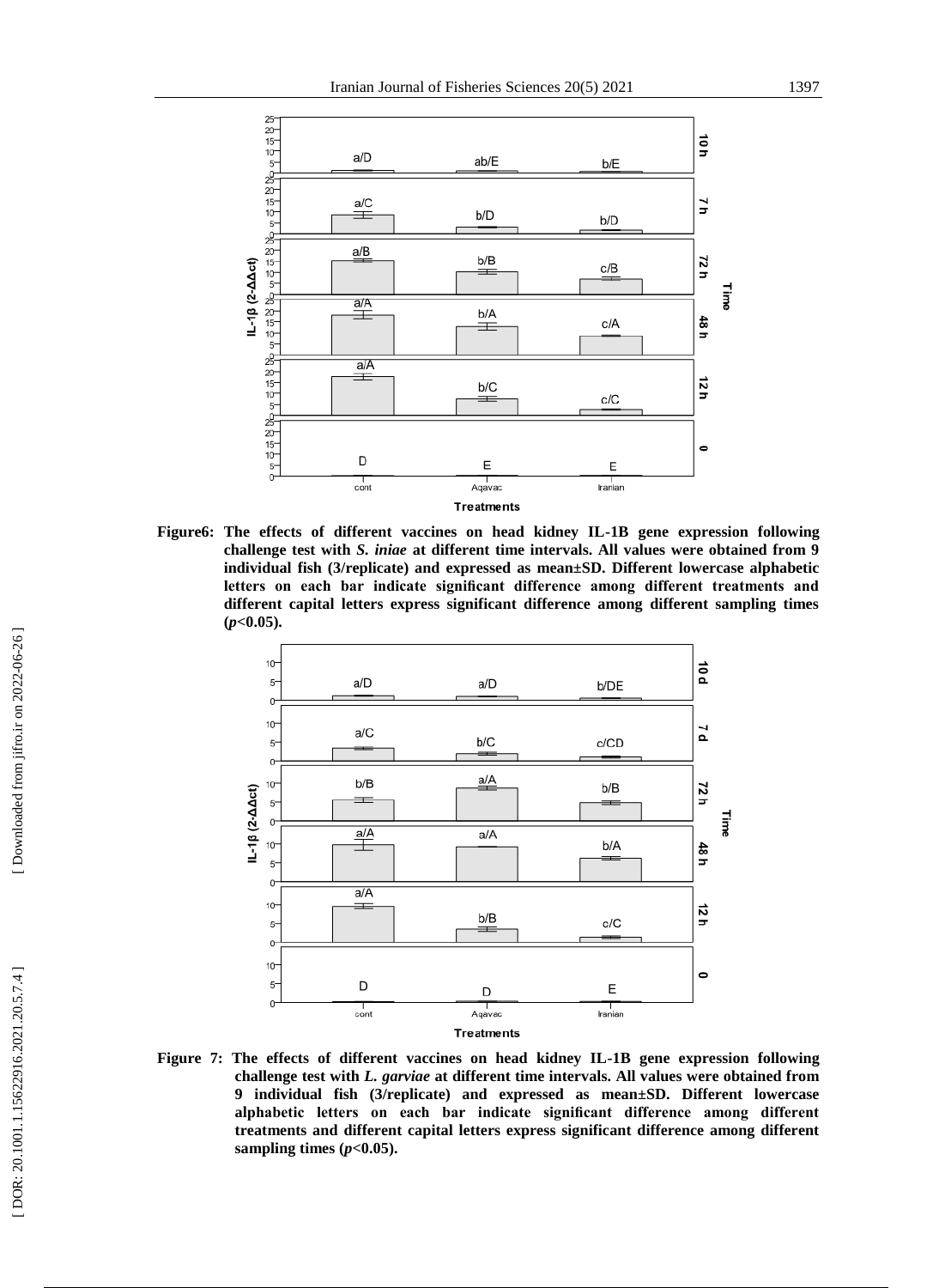

**Figure 8: The effects of different vaccines on head kidney IL -8 gene expression following challenge test with** *S. iniae* **at different time intervals. All values were obtained from 9 individual fish (3/replicate) and expressed as mean±SD. Different lowercase alphabetic letters on each bar indicate significant difference among different treatments and different capital letters express significant difference among different sampling times (***p***<0.05).**



**Figure 9: The effects of different vaccines on head kidney IL -8 gene expression following challenge test with** *L. garviae* **at different time intervals. All values were obtained from 9 individual fish (3/replicate) and expressed as mean±SD. Different lowercase alphabetic letters on each bar indicate significant difference among different treatments and different capital letters express significant difference among different sampling times (***p***<0.05).**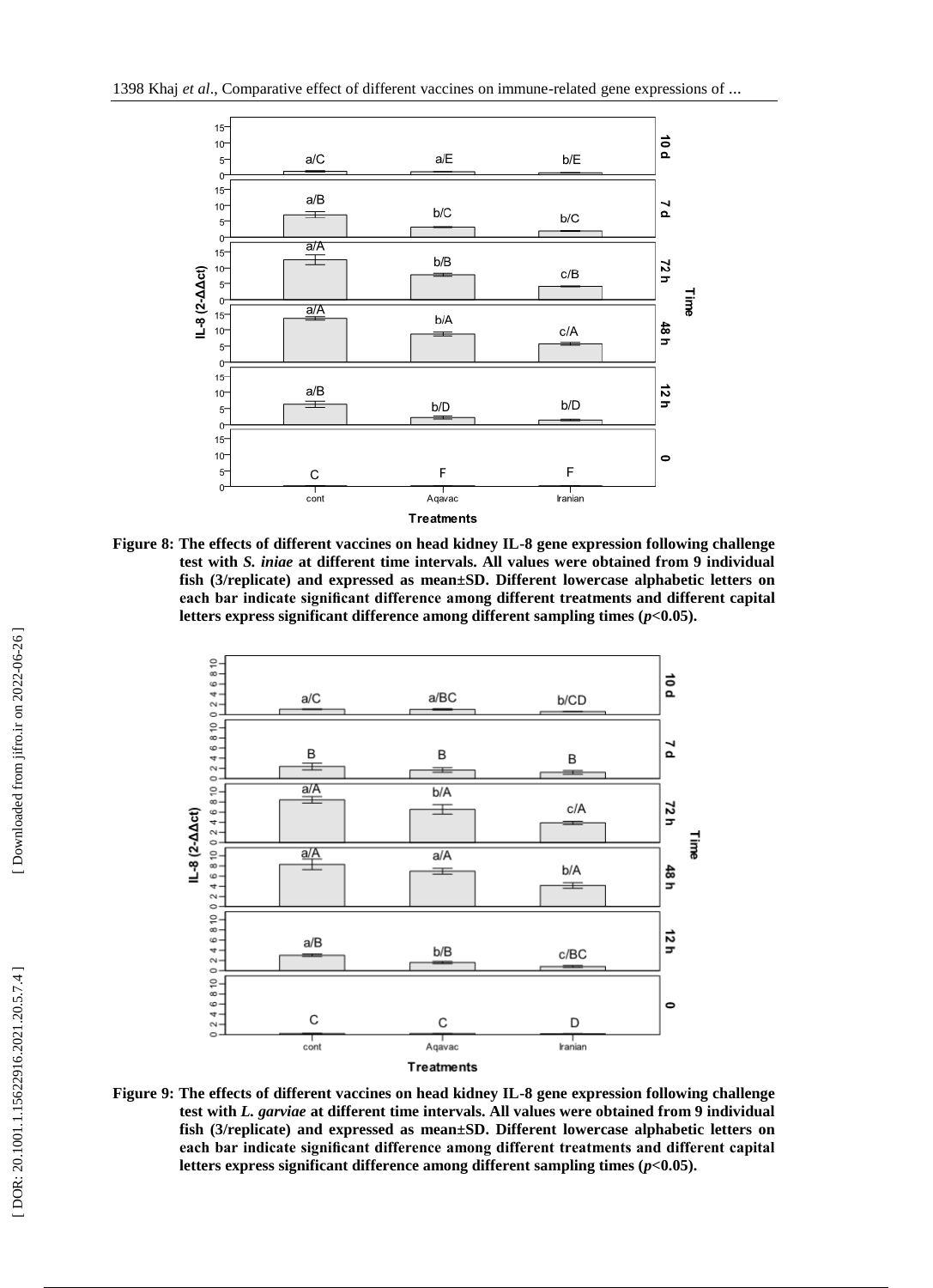#### Iranian Journal of Fisheries Sciences 20(5) 2021 1399

### **Discussion**

In aquaculture, passive vaccines are routinely used to immunize fish against bacterial infections owing to several beneficial effects such as their cost benefit advantages (Vinitnantharat *et al*., 1999; Munang'andu and Evensen, 2019). Protective efficacy of vaccines is strongly related to their ability to stimulate the immune system with wide -ranging effects (Bercovier *et al*., 1997). The immunostimulatory effects of vaccines are thought to be related to their high antigenlevels (Leong *et al*., 1997). It, however, reflects the important status of vaccination against bacterial diseases in fish though little attempt was performed to understand the molecular mechanisms of vaccine induced disease resistance or immunization (Harun *et al*., 2011). Therefore, identifying genes related to immune functions can basically perceive the level of immune response following vaccination (Huang *et al*., 2014b).

In the current study, although the expression of TNF -alphain control group was slightly elevated on day 14, the increases were much higher in AquaVac and Iranian vaccines at the same sampling point, supporting our hypothesis that bivalent formalin inactivated vaccinecan stimulate *O. mykiss* immune system after two weeks of vaccination. Similar trends were also observed for IL-1β and IL-8 gene expressions. These increases are probably due to increased phagocytosis and chemotaxis activity and production of effective molecules, free radicals of

oxygen and nitrogen (Ma, 2001), which, in turn, can help degradation of extracellular pathogens and therefore, increasing the non -specific defense mechanisms. In addition, an increase in pro -inflammatory response might be the results of up -regulation of IL -1β, antimicrobial activity of leukocytes, and induction of nitric oxide production by monocytes/ macrophages (Yang *et al*., 2013). TNF-alphaand IL-1β genes are capable of induce inflammatory response by regulating the expression of other cytokines (Whyte, 2007). Similar increases in the expression of other cytokines, including IL -8 expression were reported in different studies in *Paralichthys olivaceus* with a peptide subunit vaccine (Sun and Hu, 2015), *Cyprinus carpio* in the early post vaccination period (Jiang *et al*., 2016) and in the liver of commercially vaccinated trout fed with ergosan immune stimulant after the introduction of antigen into the body (Gioacchini *et al*., 2008). IL -8 gene expression was found to increase significantly in *Gadus morhua* during vaccination with *Listonella anguillarum* (Caipang, 2013).

Nonetheless, the up-regulation of immune gene no longer continued, i.e., following day 30 the immunization has been weakened, suggesting the immunization is restricted to the history of vaccination. This might, however, manifest the ineffectiveness of the booster applied here since antigen absorption is a vital process for activation of the immune system (Joosten *et al*., 1997). Furthermore, the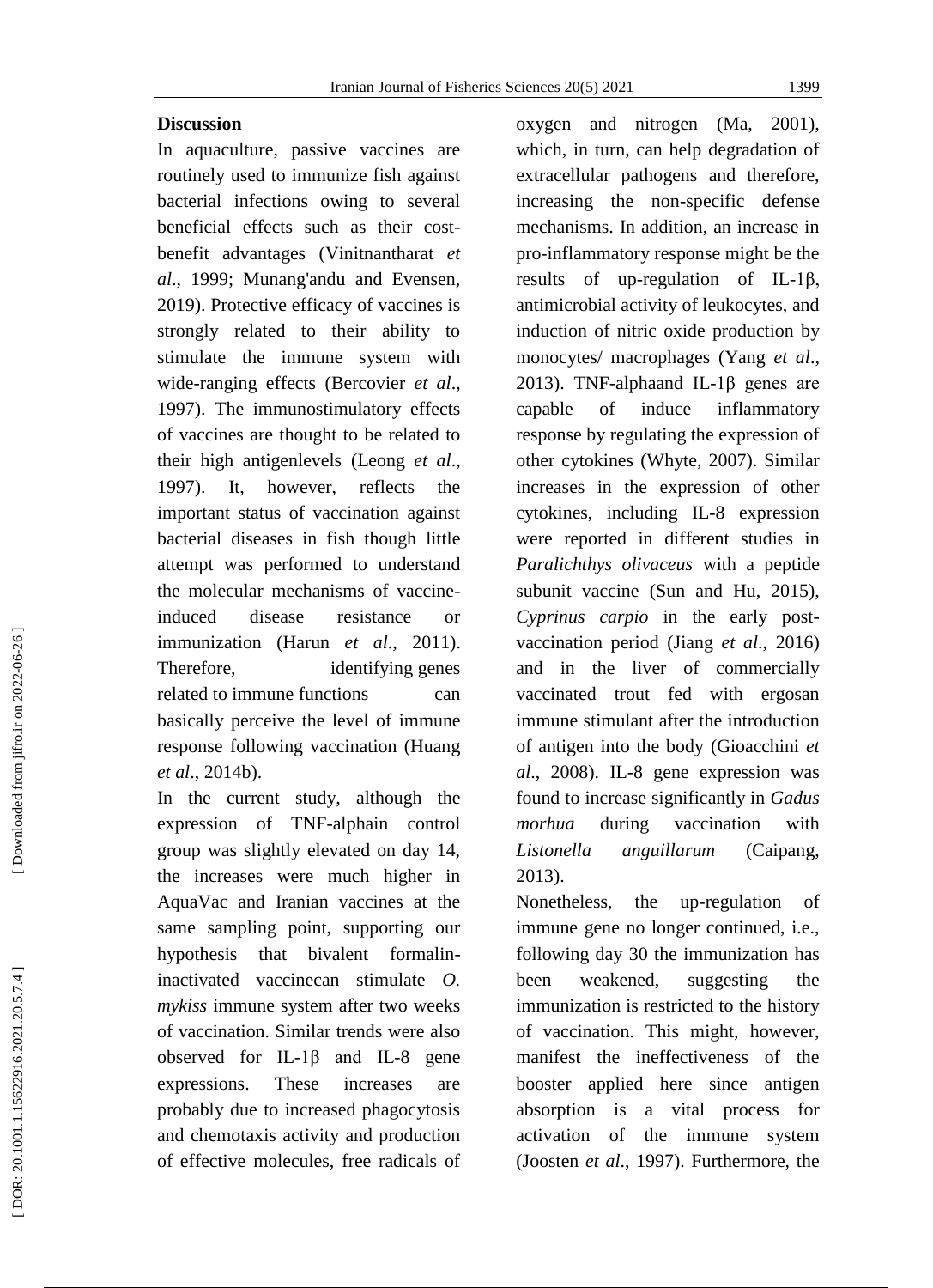lower level of immune -related gene on day 30 and afterward demonstrated the lack of effectiveness or even negligible effects for bath immersion, which has been done at the same day, i.e., day 30. Repeated injection of vaccine in *O. mykiss* could raise a secondary immune response whereas similar immersion vaccination against yersiniosis did act the same (Jaafar *et al*., 2018). Similarly, Akhlaghi *et al*. (1996) examined the passive immunization with mammalian antistreptococcal antibodies in *O. mykiss*. They found only one month protection in this species by measuring the relative survival rate, confirming our findings that exhibited a peak in immune -related gene expression of head kidney after immunization. In support of the present finding, Soltani *et al*. (2007) reported higher antibody production in i.p immunized *O. mykiss* than fish immunized by immersion and oral routes. In another study, the effect of i.p. injection of formalin -inactivated vaccine on *S. iniae* infection in *Epinephelus coioides* was performed. It was observed that expression of IL-1 $\beta$ and TNF - alpha genes reached to the peak following 14 days of post immunization (Huang *et al*., 2014a). Bastardo *et al*. (2012) reported high serum antibody level in *O. mykiss* immunized by two bivalent vaccines against *L. garvieae* and *A. hydrophila*  15 day after immunization. Moreover, the only initial up-regulation of IL-1β gene expression was reported in different organs of *Salmo salar* and *Danio rerio*(Haugland *et al*., 2005,

Zhang *et al*., 2012). This might however be the results of low antigen uptake through bath immersion that diminished the efficiency of vaccination procedure as compared to only one -step injection (Jaafar *et al*., 2018). Klesius *et al*. (2000) hypothesized that efficiency of vaccines following to different administration routes could be related to the antigenic composition of pathogen, especially in *S. iniae*.

In the next part of the study, we focused on the immune -related gene expression of post -challenged vaccinated fish. Our findings indicated that TNF- alpha, IL-1β and IL -8 expression in head kidney was up -regulated in all challenged vaccinated and unvaccinated control treatments in which the control was shown higher amount of those with more steady level over the measured times. Similarly but with lesser extent, these increased levels could be observed up to 72 h after *L. garvieae*  and *S. iniae* challenge test in most treatments. Yang *et al*. (2016) reported that when fish were subjected to challenge test with *Edwardsiella ictaluri*, lower level of IL-1β gene was observed as compared with control infected fish. Similarly, *O. mykiss* may also increase their immune -related gene expression, especially TNF - alpha and IL-1β in the spleen and gill of vaccinated group after 6 h of challenging with *Yersinia ruckeri*. This increasing trend reached the maximum level following 24 and 48 h post infection (Harun *et al*., 2011). However, this increase was not as strong as our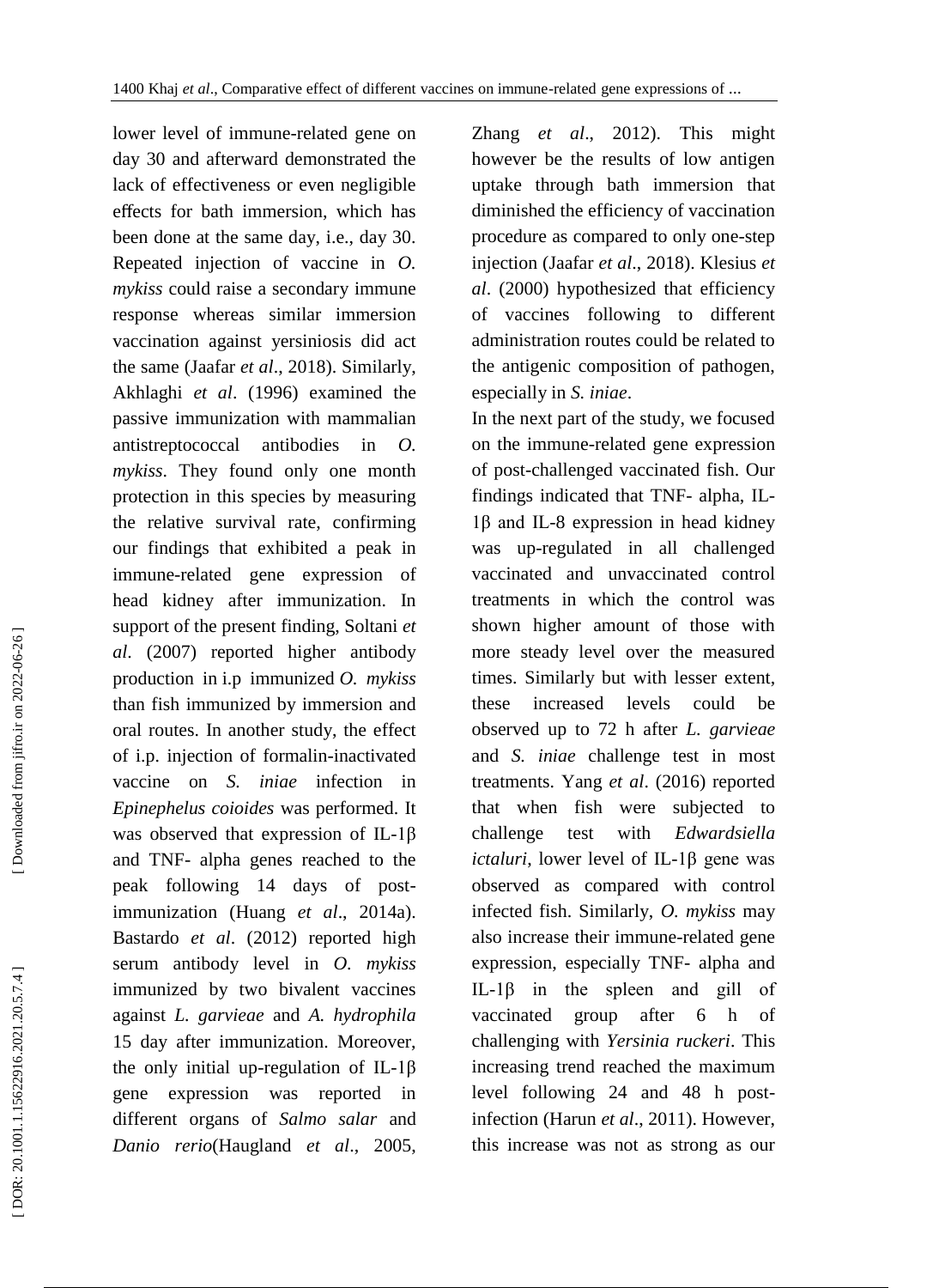observation in control infected fish. Reduction in the expression of TNF alpha and IL -1β genes were reported in the intestine of *O. mykiss* after challenging with *Aeromonas salmonicida* in comparison to non infected fish (Mulder *et al*., 2007). Down -regulation of immune –related gene expression after *E. tarda* challenge was observed in vaccinated *P. olivaceus*  when compared with control (Matsuyama *et al*., 2007). Similar to our findings, it is also known that infected catfish with *E. ictaluri* can increase the IL -8 gene expression of different organs while it was lower than that of the control group (Chen *et al*., 2005). In addition, IL-1 $\beta$  gene expression was upregulated following 6 and 12 h post challenging with *Edwarssiella tarda* in *Labeo rohita*, but after 7 days it returned to its normal value, although its value was lower than that of the control group (Mohanty and Sahoo, 2010), confirming our findings. It seems that the lower expression of TNF- alpha, IL-1 $\beta$ , and IL-8 genes in the vaccine treatment in comparison with the control treatment is only subjected to experimental challenge with *S. iniae* and *L. garvieae* bacteria, which might probably manifest the effective role of the used vaccine in the reduction of the microbial load of kidney cells. This consequently induces a reduction in the anti -inflammatory responses in vaccine treatment, which ultimately provides better protection for vaccinated treatments (Ballesteros *et al*., 2015).

Other reports on the effects of viral and bacterial challenges in other infectious agents as well as species were seldom revealed no significant changes or even a slight increase when compared the vaccinated fish to control. The results of these studies are not consistent with the present study, which is probably because of the positive effects of the vaccine due to the presence of antigens to activate macrophages and white blood cells, resulting in the initiation of pro -inflammatory reactions, increased TNF- alpha, IL-1 $\beta$  and IL-8 cytokines in the body of fish. Ultimately, it increases the host's protection against *S. iniae* and *L. garviea*e bacteria. Thus , results in this kind of immunological responses are indeed different among species as well as experimental procedure.

In summary, the selected immune genes in the present study revealed an initial up -regulation in both vaccinated groups with higher intensity in AquaVac treated fish. However, this suggests that the inflammatory gene response might be changed in line with the immunity response, nominating them as marker to prove the efficiency of vaccination in *O. mykiss* instead of conventional parameters. Although different vaccination methods, applied here, indicated significant gene upregulation, the i.p. injection is much efficient rather than bath immersion in case of inactivated *S. iniae* and *L. garvieae*vaccines. According to the obtained results, the higher amount of TNF-alpha, IL- $1\beta$  and IL-8 gene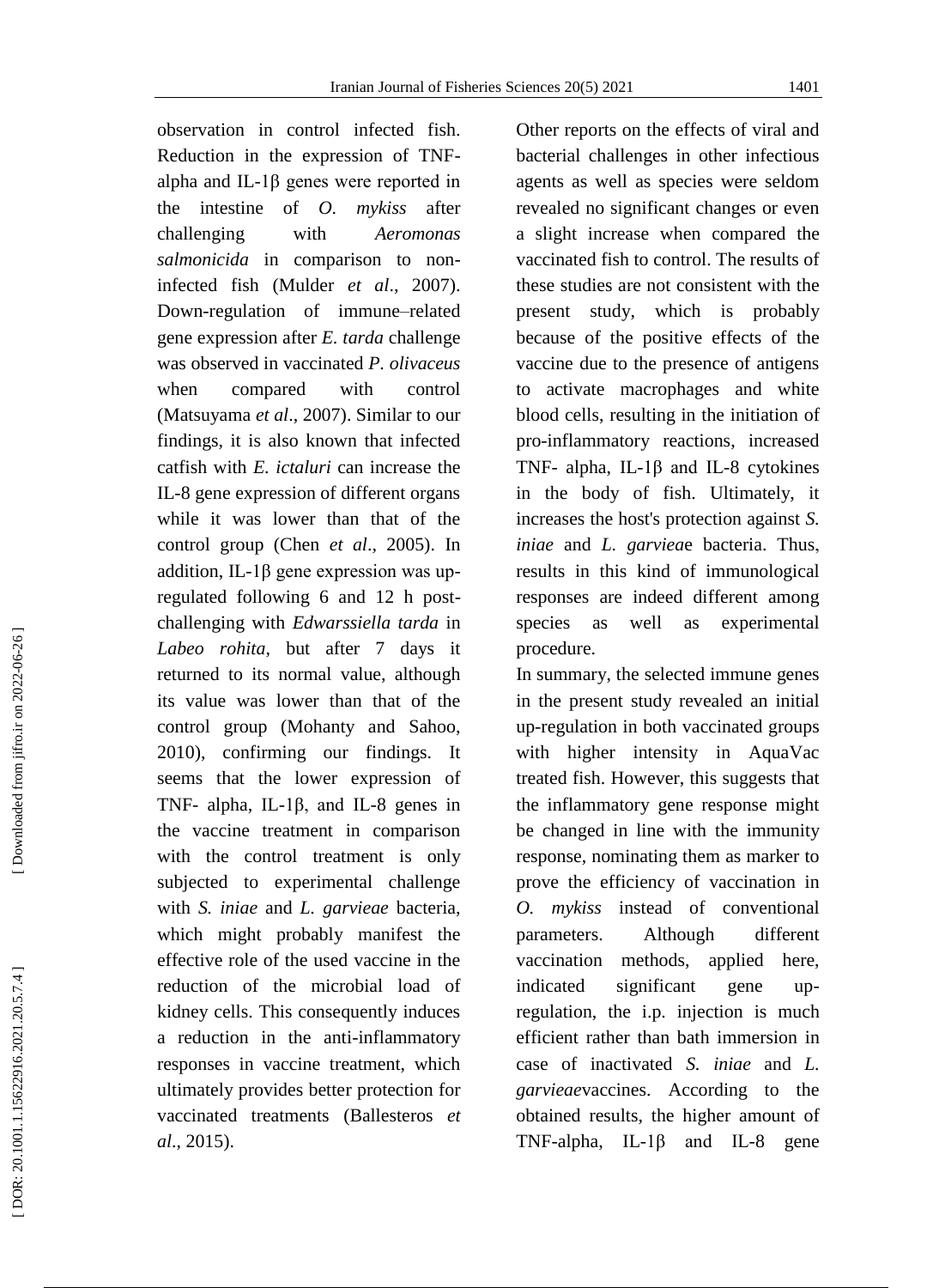expressions in unvaccinated control fish was discerned with more stabilized level over the measured times. However, the conclusion cannot be generalized for either lower and/or higher ranges of vaccines in other species. More investigation needs to be addressed to elucidate the possible effects of other pathogenic bacteria in fish.

## **Acknowledgement**

We would like to thank the faculty and staff members of Department of Clinical Sciences of Shahid Chamran University of Ahvaz for their assistance.

# **References**

- **Akhlaghi, M., Munday, B. and Whittington, R., 1996**. Comparison of passive and active immunization of fish against streptococcosis (enterococcosis). *Journal of Fish Diseases.* 19. **,** 251 -258. DOI:10.1111/j.1365 - 2761.1996.tb00132.x
- **Ballesteros, N.A., Saint -Jean, S.R. and Perez -Prieto, S.I., 2015**. Immune responses to oral pcDN A - VP2 vaccine in relation to infectious pancreatic necrosis virus carrier state in rainbow trout *Oncorhynchus mykiss*. *Veterinary Immunology and Immunopathology,* 165 **,** 127 - 137.DOI:10.1016/j.vetimm.2015.04. 001
- **Bastardo, A., Ravelo, C., Castro, N., Calheiros, J. and Romalde, J.L., 2012**. Effectiveness of bivalent

vaccines against Aeromonas hydrophila and Lactococcus garvieae infections in rainbow trout *Oncorhynchus mykiss* (Walbaum). *Fish and Shellfish Immunology,* 32 **,** 756 -761.

DOI:10.1016/j.fsi.2012.01.028

- **Bercovier, H., Ghittino, C. and Eldar, A., 1997**. Immunization with bacterial antigens: infections with streptococci and related organisms. *Developments in Biological Standardization,* 90 **,** 153 -160.
- **Bustin, S.A., Benes, V., Garson, J.A., Hellemans, J., Huggett, J., Kubista, M., Mueller, R., Nolan, T., Pfaffl, M.W. and Shipley, G.L., 2009**. The MIQE guidelines: minimum information for publication of quantitative real -time PCR experiments. *Clinical Chemistry,* 55 **,** 611 -622. DOI:10.1373/clinchem.2008.112797
- **Caipang, C.M.A., 2013**. Expression of genes involved in the early immune response at the distal segment of the gut in Atlantic cod, *Gadus morhua* L. after vaccination with a bacterial antigen. *Aquaculture International,* 21. **,** 591 -603[.DOI:10.1007/s10499](https://doi.org/10.1007/s10499-012-9591-8) - 012 [-9591](https://doi.org/10.1007/s10499-012-9591-8) - 8
- **Chang, P., Lin, C. and Lee, Y., 2002**. Lactococcus garvieae infection of cultured rainbow trout, *Oncorhynchus mykiss* in Taiwan and associated biophysical characteristics and histopathology. *- European Association of Fish Pathologists ,* 22 **,** 319 -327.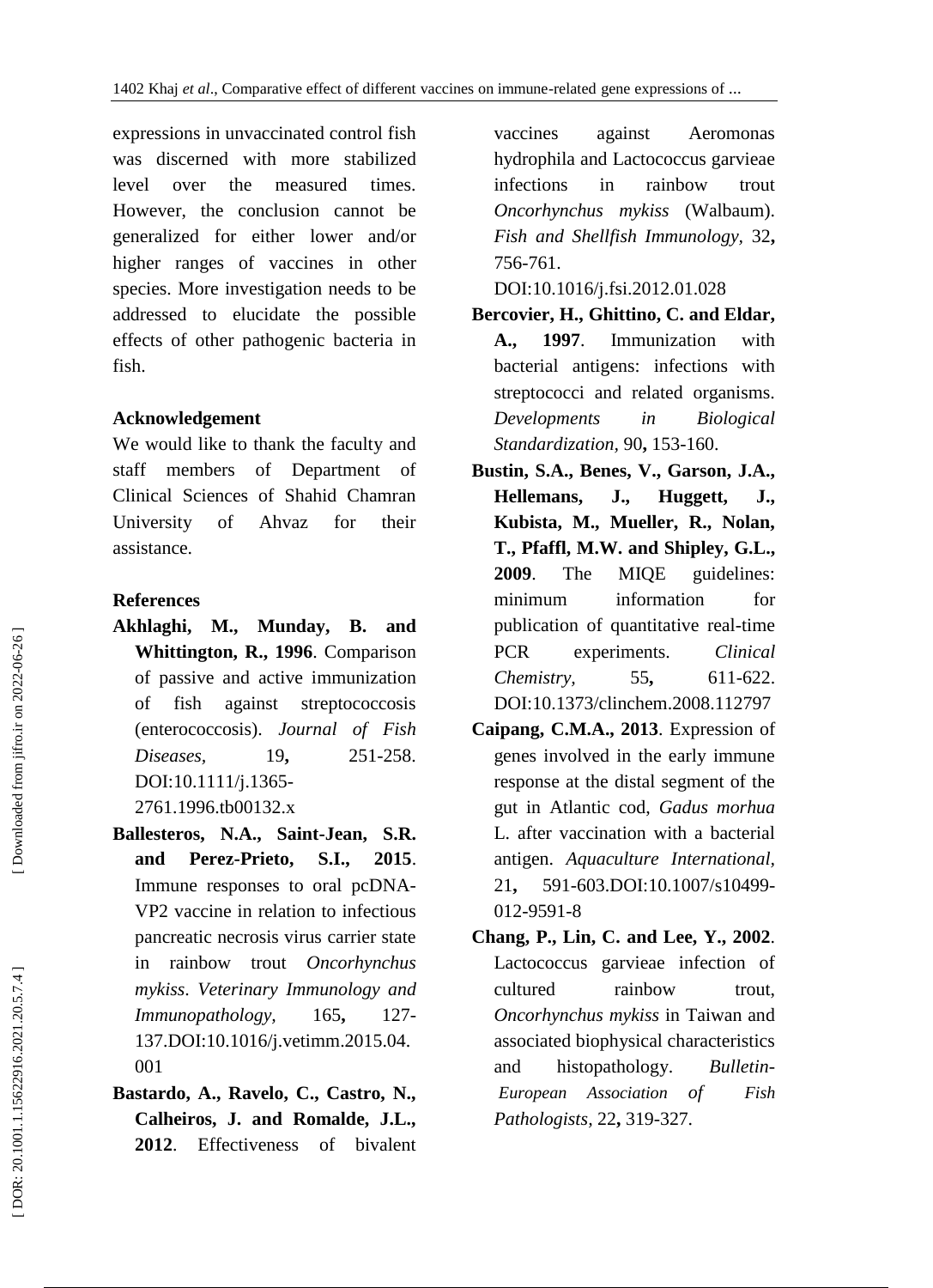- **Chen, S.C., Lin, Y.D., Liaw, L.L. andWang, P.C., 2001**. Lactococcus garvieae infection in the giant freshwater prawn *Macrobranchium rosenbergii* confirmed by polymerase chain reaction and 16S rDNA sequencing. *Diseases of Aquatic Organisms,* 45 **,** 45 -52. DOI:10.3354/dao045045
- **Chen, L., He, C., Baoprasertkul, P., Xu, P., Li, P., Serapion, J., Waldbieser, G., Wolters, W. andLiu, Z., 2005**. Analysis of a catfish gene resembling interleukin - 8: cDNA cloning, gene structure, and expression after infection with Edwardsiella ictaluri. *Developmental and Comparative Immunology,* 29 **,** 135 -142.

DOI:10.1016/j.dci.2004.06.011

- **Didinen, B., Yardimci, B., Onuk, E., Metin, S. and Yildirim, P., 2014**. Naturally Lactococcus garvieae infection in rainbow trout (*Oncorhyncus mykiss* Walbaum, 1792): new histopathological observations, phenotypic and molecular identification. *Revue de Medecine Veterinaire,* 165 **,** 12 -19.
- **Diler, O., Altun, S., Adiloglu, A., Kubilay, A. andIstklt, B., 2002**. First occurrence of streptococcosis affecting farmed rainbow trout (*Oncorhynchus mykiss*) in Turkey. *Bulletin -European Association of Fish Pathologists,* 22 **,** 21 -26.
- **Dimitroglou, A., Merrifield, D.L., Carnevali, O., Picchietti, S., Avella, M., Daniels, C., Güroy, D. andDavies, S.J., 2011**. Microbial

manipulations to improve fish health and production Mediterranean perspective. *Fish and Shellfish Immunology,* **,** 1 -16. [DOI:10.1016/j.fsi.2010.08.009](https://doi.org/10.1016/j.fsi.2010.08.009)

- **Eldar, A., Horovitcz, A. and Bercovier, H., 1997**. Development and efficacy of a vaccine against Streptococcus iniae infection in farmed rainbow trout. *Veterinary Immunology and Immunopathology,* 56 **,** 175 - 183. [DOI:10.1016/S0165](https://doi.org/10.1016/S0165-2427\(96\)05738-8) - [2427\(96\)05738](https://doi.org/10.1016/S0165-2427\(96\)05738-8) - 8
- **Eldar, A.A. andGhittino, C., 1999**. *Lactococcus garvieae* and *Streptococcus iniae* infections in rainbow trout Oncorhynchus mykiss: similar, but different diseases. *Diseases of Aquatic Organisms,* 36 **,** 227 -231. DOI:10.3354/dao036227
- **Eldar, A., Perl, S., Frelier, P. and Bercovier, H., 1999**. Red drum *Sciaenops ocellatus* mortalities associated with *Streptococcus iniae* infection. *Diseases of Aquatic Organisms,* 36 **,** 121 -127. DOI::10.3354/dao036121
- **Elliott, J., Collins, M., Pigott, N. and Facklam, R., 1991.** Differentiation of *Lactococcus lactis* and *Lactococcus garvieae* from humans by comparison of whole -cell protein patterns. *Journal of Clinical Microbiology*, 29, 2731-2734. [DOI:10.1128/JCM.29.12.2731](https://doi.org/10.1128/JCM.29.12.2731-2734.1991) - [2734.1991](https://doi.org/10.1128/JCM.29.12.2731-2734.1991)
- **Evans, J.J., Pasnik, D.J., Klesius, P.H. and Al -Ablani, S., 2006**. First report of *Streptococcus agalactiae* and Lactococcus garvieae from a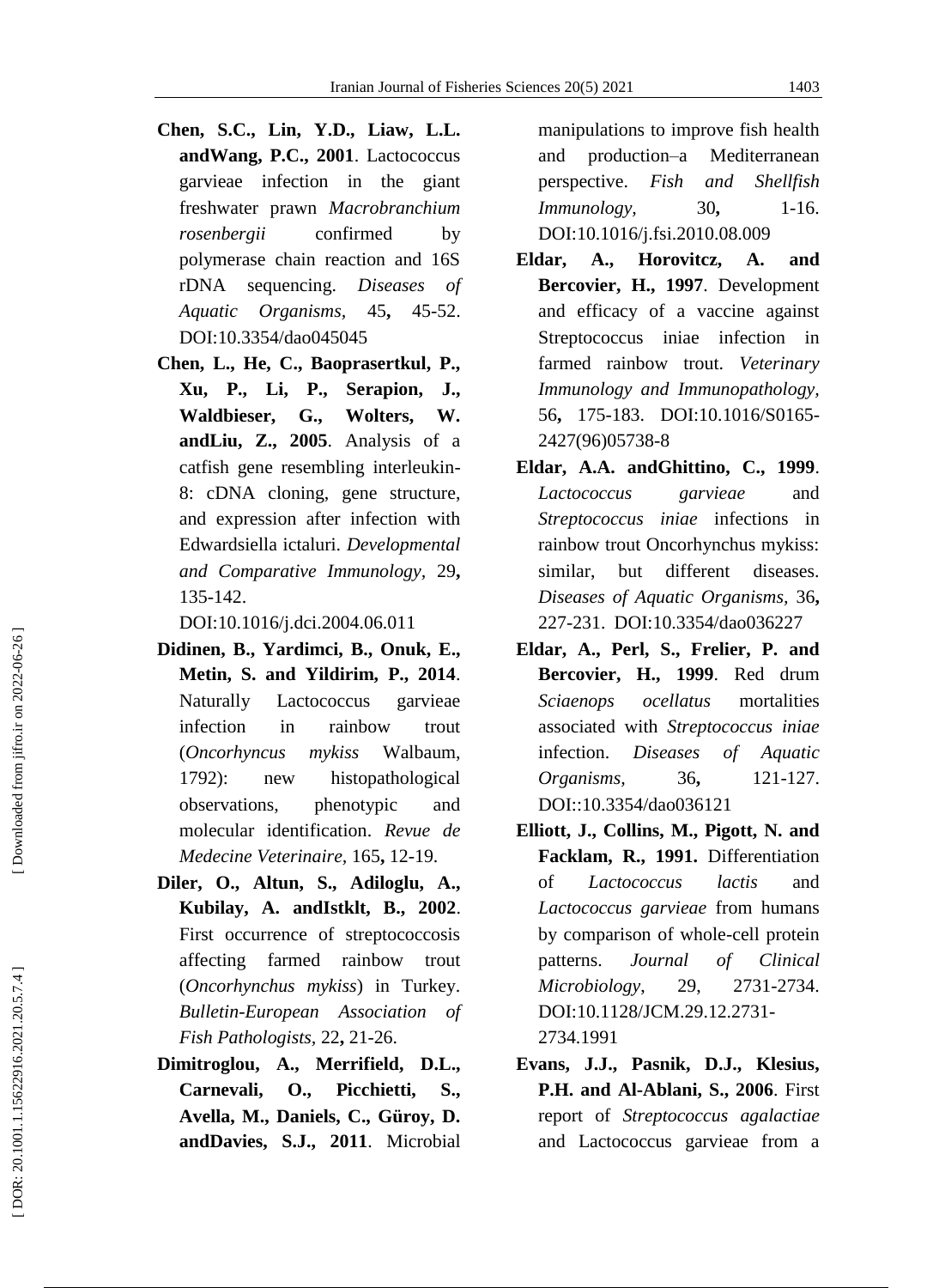wild bottlenose dolphin (*Tursiops truncatus*). *Journal of Wildlife Diseases.* 42. **,** 561 -569. [DOI:10.7589/0090](https://doi.org/10.7589/0090-3558-42.3.561) -3558 -42.3.561

- **Faber, M.N., Holland, J.W. and Secombes, C.J., 2019.** Vaccination strategies and IgM responses against PKD in rainbow trout. *Fish and Shellfish Immunology* , 91, 423. DOI:10.1016/j.fsi.2019.04.159
- Gioacchini, G., Smith, P. **d Carnevali, O., 2008**. Effects of Ergosan on the expression of cytokine genes in the liver of juvenile rainbow trout (*Oncorhynchus mykiss*) exposed to enteric red mouth vaccine. *Veterinary Immunology and Immunopathology,* 123 **,** 215 -222. [DOI:10.1016/j.vetimm.2008.01.037](https://doi.org/10.1016/j.vetimm.2008.01.037)
- **Harikrishnan, R., Balasundaram, C. an d Heo, M.S., 2010**. Effect of probiotics enriched diet on Paralichthys olivaceus infected with lymphocystis disease virus (LCDV). *Fish and Shellfish Immunology,* 29 **,** 868 -874.

[DOI:10.1016/j.fsi.2010.07.031](https://doi.org/10.1016/j.fsi.2010.07.031)

**Harun, N.O., Wang, T. and Secombes, C.J., 201 1**. Gene expression profiling in naïve and vaccinated rainbow trout after Yersinia ruckeri infection: insights into the mechanisms of protection seen in vaccinated fish. *Vaccine,* 29 **,** 4388 -4399.

[https://doi.org/10.1016/j.vaccine.201](https://doi.org/10.1016/j.vaccine.2011.04.003) [1.04.003](https://doi.org/10.1016/j.vaccine.2011.04.003)

**Haugland, Ø., Torgersen, J., Syed, M. andEvensen, Ø., 2005**. Expression profiles of inflammatory and immune -related genes in Atlantic salmon (*Salmo salar* L.) at early time post vaccination. *Vaccine,* 23 **,** 5488 -5499.

[DOI:10.1016/j.vaccine.2005.07.034](https://doi.org/10.1016/j.vaccine.2005.07.034)

- **Huang, H.Y., Chen, Y.C., Wang, P.C., Tsai, M.A., Yeh, S.C., Liang, H.J. and Chen, S.C., 2014a**. Efficacy of a formalin -inactivated vaccine against Streptococcus iniae infection in the farmed grouper *Epinephelus coioides* by intraperitoneal immunization. *Vaccine,* 32 **,** 7014 -7020. [DOI:10.1016/j.vaccine.2014.08.039](https://doi.org/10.1016/j.vaccine.2014.08.039)
- **Huang, L., Wang, K., Xiao, D., Chen, D., Geng, Y., Wang, J., He, Y., Wang, E., Huang, J. and Xiao, G., 2014b**. Safety and immunogenicity of an oral DNA vaccine encoding Sip of Streptococcus agalactiae from Nile tilapia Oreochromis niloticus delivered by live attenuated *Salmonella typhimurium*. *Fish and Shellfish Immunology,* 38 **,** 34 -41. [DOI:10.1016/j.fsi.2014.02.017](https://doi.org/10.1016/j.fsi.2014.02.017)
- **Jaafar, R., Al** ‐**Jubury, A., Chettri, J.K., Dalsgaard, I., Kania, P. and Buchmann, K., 2018**. Secondary immune response of rainbow trout following repeated immersion vaccination. *Journal of Fish Diseases,* 41, **,** 117 -123 [DOI:10.1111/jfd.12682](https://doi.org/10.1111/jfd.12682)
- **Jiang, X., Zhang, C., Zhao, Y., Kong, X., Pei, C., Li, L., Nie, G. and Li, X., 2016**. Immune effects of the vaccine of live attenuated *Aeromonas hydrophila* screened by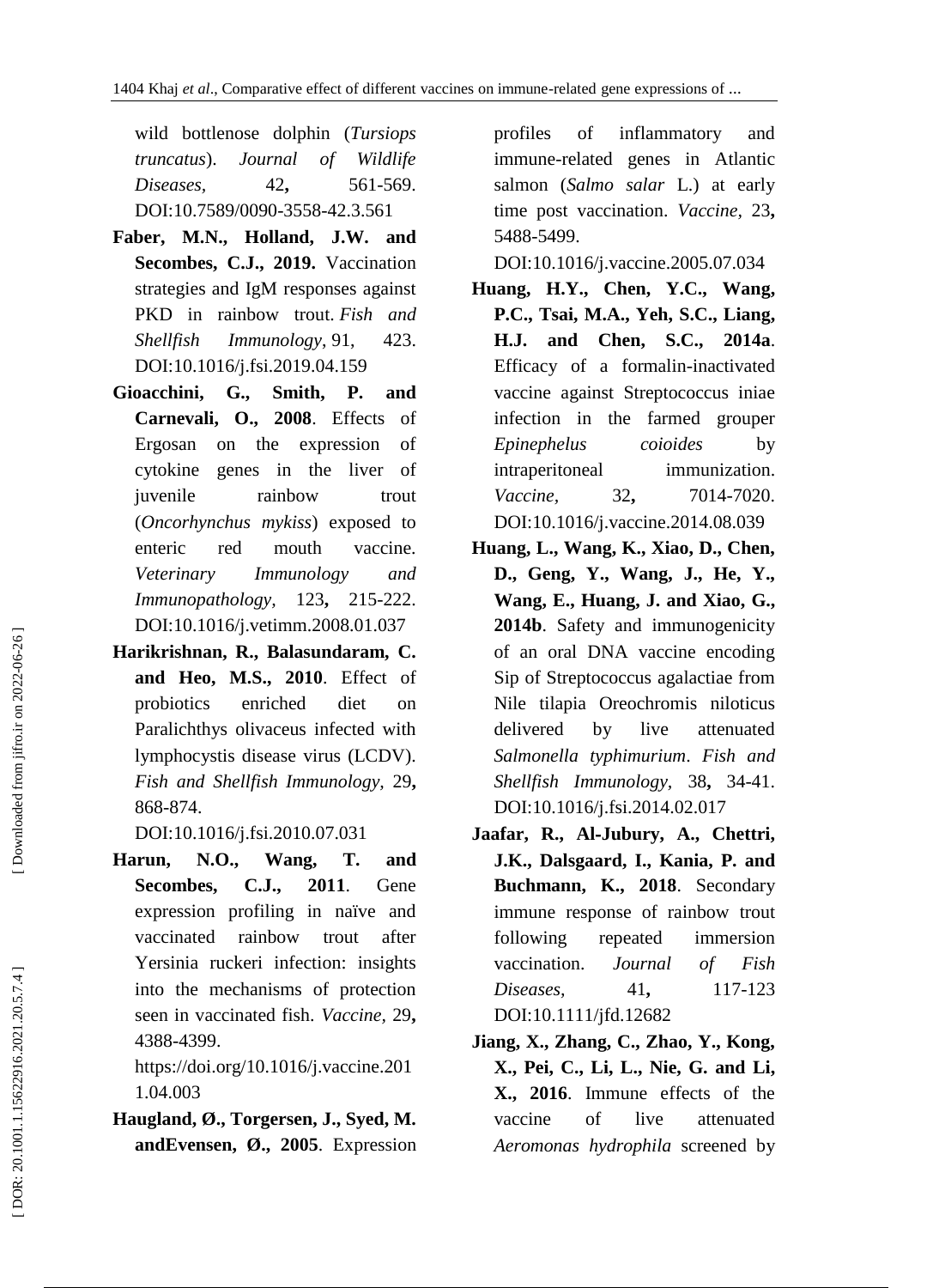rifampicin on common carp (*Cyprinus carpio* L). *Vaccine,* <sup>34</sup>**,** 3087 -3092.

[DOI:10.1016/j.vaccine.2016.04.075](https://doi.org/10.1016/j.vaccine.2016.04.075)

- **Joosten, P., Tiemersma, E., Threels, A., Caumartin -Dhieux, C. and Rombout, J., 1997**. Oral vaccination of fish againstVibrio anguillarumusing alginate microparticles. *Fish & Shellfish Immunology,* 7 **,** 471 -485. [DOI:10.1006/fsim.1997.0100](https://doi.org/10.1006/fsim.1997.0100)
- **Klesius, P.H., Shoemaker, C.A. and Evans, J.J., 2000.** Efficacy of single and combined *Streptococcusiniae* isolate vaccine administered by intraperitoneal and intramuscular routes in tilapia (*Oreochromis niloticus*). *Aquaculture*, **3 - 4**), 237-246. -246. [DOI:10.1016/S0044](https://doi.org/10.1016/S0044-8486\(00\)00345-8) - [8486\(00\)00345](https://doi.org/10.1016/S0044-8486\(00\)00345-8) - 8
- **Leong, J., Anderson, E., Bootland, L., Chiou, P., Johnson, M., Kim, C., Mourich, D. and Trobridge, G., 1997**. Fish vaccine antigens produced or delivered by recombinant DNA technologies. *Developments in Biological Standardization,* 90 **,** 267 -277.
- Ma, X., 2001. TNF- $\alpha$  and IL-12: a balancing act in macrophage functioning. *Microbes and Infection,* 3**,** 121-129. [DOI:10.1016/S1286-](https://doi.org/10.1016/S1286-4579\(00\)01359-9) [4579\(00\)01359](https://doi.org/10.1016/S1286-4579\(00\)01359-9) - 9
- **Marti, E., Huerta, B., Rodríguez - Mozaz, S., Barceló, D., Marcé, R. and Balcázar, J.L., 2018.**  Abundance of antibiotic resistance genes and bacterial community composition in wild freshwater fish

species. *Chemosphere*, 196, 115 - 119.

[DOI:10.1016/j.chemosphere.2017.12](https://doi.org/10.1016/j.chemosphere.2017.12.108) [.108](https://doi.org/10.1016/j.chemosphere.2017.12.108)

- **Matsuyama, T., Fujiwara, A., Nakayasu, C., Kamaishi, T., Oseko, N., Hirono, I. and Aoki, T., 2007**. Gene expression of leucocytes in vaccinated Japanese flounder (*Paralichthys olivaceus*) during the course of experimental infection with *Edwardsiella tarda*. *Fish and Shellfish Immunology,* 22 **,** 598 -607. [DOI:10.1016/j.fsi.2006.08.006](https://doi.org/10.1016/j.fsi.2006.08.006)
- **Mohammadian, T., Alishahi, M., Tabandeh, M.R., Ghorbanpoor, M. and Gharibi, D., 2018**. Changes in Immunity, Expression of some Immune -Related Genes of Shabot Fish, Tor grypus, Following Experimental Infection with *Aeromonas hydrophila*: Effects of Autochthonous Probiotics. *Probiotics and Antimicrobial Proteins,* 10, **,** 616 -628. DOI: [10.1007/s12602](http://dx.doi.org/10.1007/s12602-017-9373-8)-017-9373-8
- **Mohammadian, T., Nasirpour, M., Tabandeh, M.R. and Mesbah, M., 2019.** Synbiotic effects of β -glucan, mannan oligosaccharide and *Lactobacillus casei* on growth performance, intestine enzymes activities, immune -hematological parameters and immune -related gene expression in common carp, *Cyprinus carpio*: An experimental infection with *Aeromonashydrophila*. *Aquaculture* . x **,** x -x.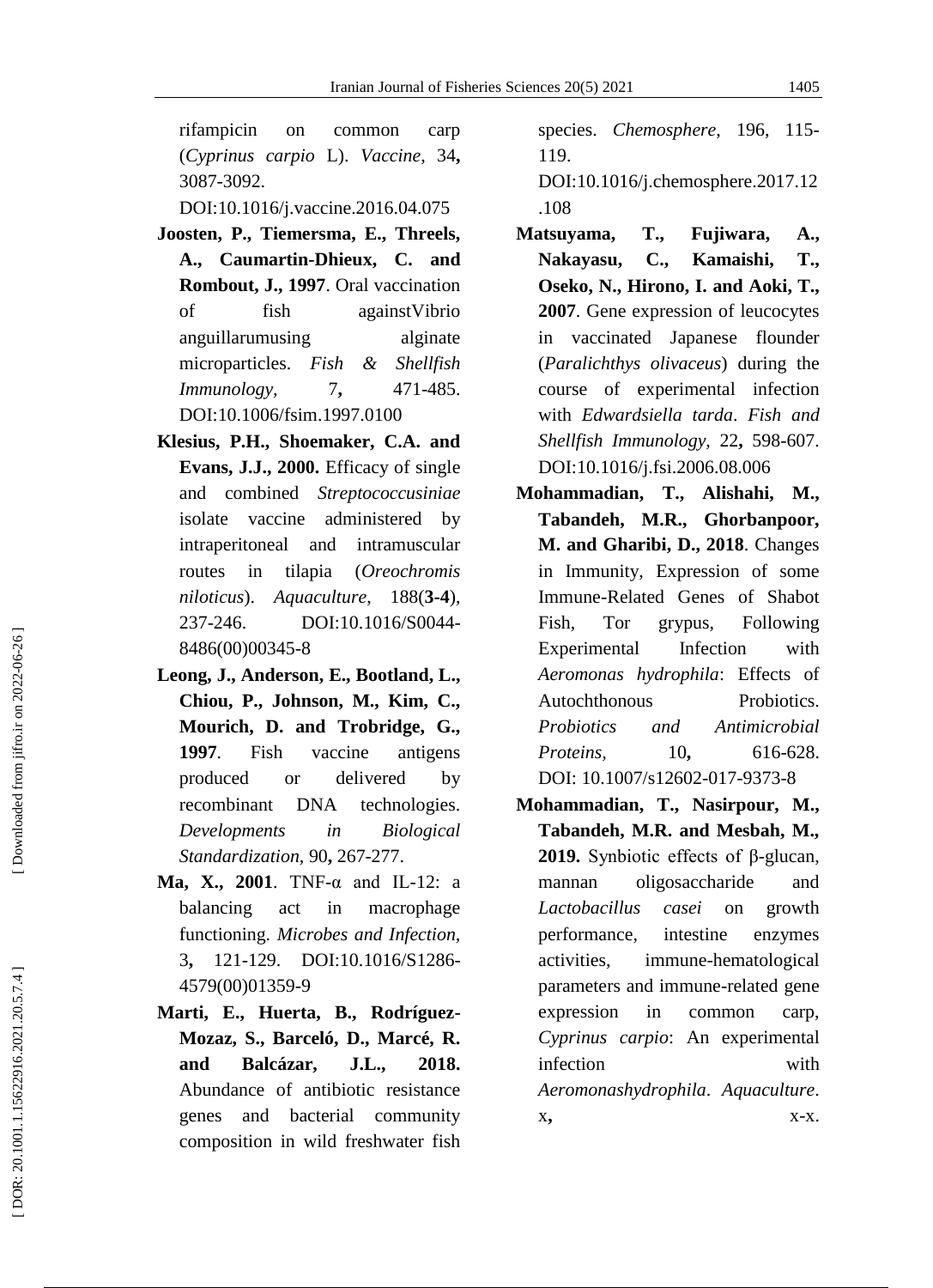[DOI:10.1016/j.aquaculture.2019.06.](https://doi.org/10.1016/j.aquaculture.2019.06.011) [011](https://doi.org/10.1016/j.aquaculture.2019.06.011)

- **Mohammadian, T., Nasirpour, M., Tabandeh, M.R., Heidary, A.A., Ghanei -Motlagh, R. and Hosseini, S.S., 2019.** Administrations of autochthonous probiotics altered juvenile rainbow trout *Oncorhynchus mykiss* health status, growth performance and resistance to *Lactococcus garvieae*, an experimental infection. *Fish and Shellfish Immunology*, 86, 269 -279. [DOI:10.1016/j.fsi.2018.11.052](https://doi.org/10.1016/j.fsi.2018.11.052)
- **Mohanty, B. andSahoo, P., 2010**. Immune responses and expression profiles of some immune -related genes in Indian major carp, Labeo rohita to *Edwardsiella tarda* infection. *Fish and Shellfish Immunology,* 28 **,** 613 -621. [DOI:10.1016/j.fsi.2009.12.025](https://doi.org/10.1016/j.fsi.2009.12.025)
- **Mulder, I., Wadsworth, S. and Secombes, C., 2007**. Cytokine expression in the intestine of rainbow trout (*Oncorhynchus mykiss*) during infection with *Aeromonas salmonicida*. *Fish and Shellfish Immunology,* 23 **,** 747 -759. [DOI:10.1016/j.fsi.2007.02.002](https://doi.org/10.1016/j.fsi.2007.02.002)
- **Nakai, T., Sugimoto, R., Park, K.H., Matsuoka, S., Mori, K.I., Nishioka, T. and Maruyama, K., 1999.** Protective effects of bacteriophage on experimental *Lactococcus garvieae* infection in yellowtail. *Diseases of Aquatic Organisms,* 37, 33 -41. DOI:10.3354/dao037033
- **Novotny, L., Dvorska, L., Lorencova, A., Beran, V. and Pavlik, I., 2004**.

Fish: a potential source of bacterial pathogens for human beings. A review. Veterinarni Medicina -UZPI (Czech Republic). DOI:10.17221/5715 -VETMED

- **Ooyama, T., Kera, A., Okada, T., Inglis, V. and Yoshida, T., 1999.**  The protective immune response of yellowtail *Seriola quinqueradiata* to the bacterial fish pathogen *Lactococcus garvieae*. *Diseases of Aquatic Organisms*, 37, 121 -126. DOI:10.3354/dao037121
- **Park, Y.K., Nho, S.W., Shin, G.W., Park, S.B., Jang, H.B., Cha, I.S., Ha, M.A., Kim, Y.R., Dalvi, R.S. and Kang, B.J., 2009**. Antibiotic susceptibility and resistance of *Streptococcus iniae* and *Streptococcus parauberis* isolated from olive flounder (Paralichthys olivaceus). *Veterinary Microbiology,* 136. 76-81. [DOI:10.1016/j.vetmic.2008.10.002](https://doi.org/10.1016/j.vetmic.2008.10.002)
- **Purcell, M.K., Kurath, G., Garver, K. A., Herwig, R.P. and Winton, J.R., 2004**. Quantitative expression profiling of immune response genes in rainbow trout following infectious haematopoietic necrosis virus (IHNV) infection or DNA vaccination. *Fish and Shellfish Immunology,* 17, **,** 447 -462. [DOI:10.1016/j.fsi.2004.04.017](https://doi.org/10.1016/j.fsi.2004.04.017)
- **Raissy, M., Hashemi, S., Roushan, M., Jafarian, M., Momtaz, H., Soltani, M. and Pirali Kheirabad, E., 2018.** Effects of essential oils of *Satureja bachtiarica* and *Nigella sativa* on the efficacy of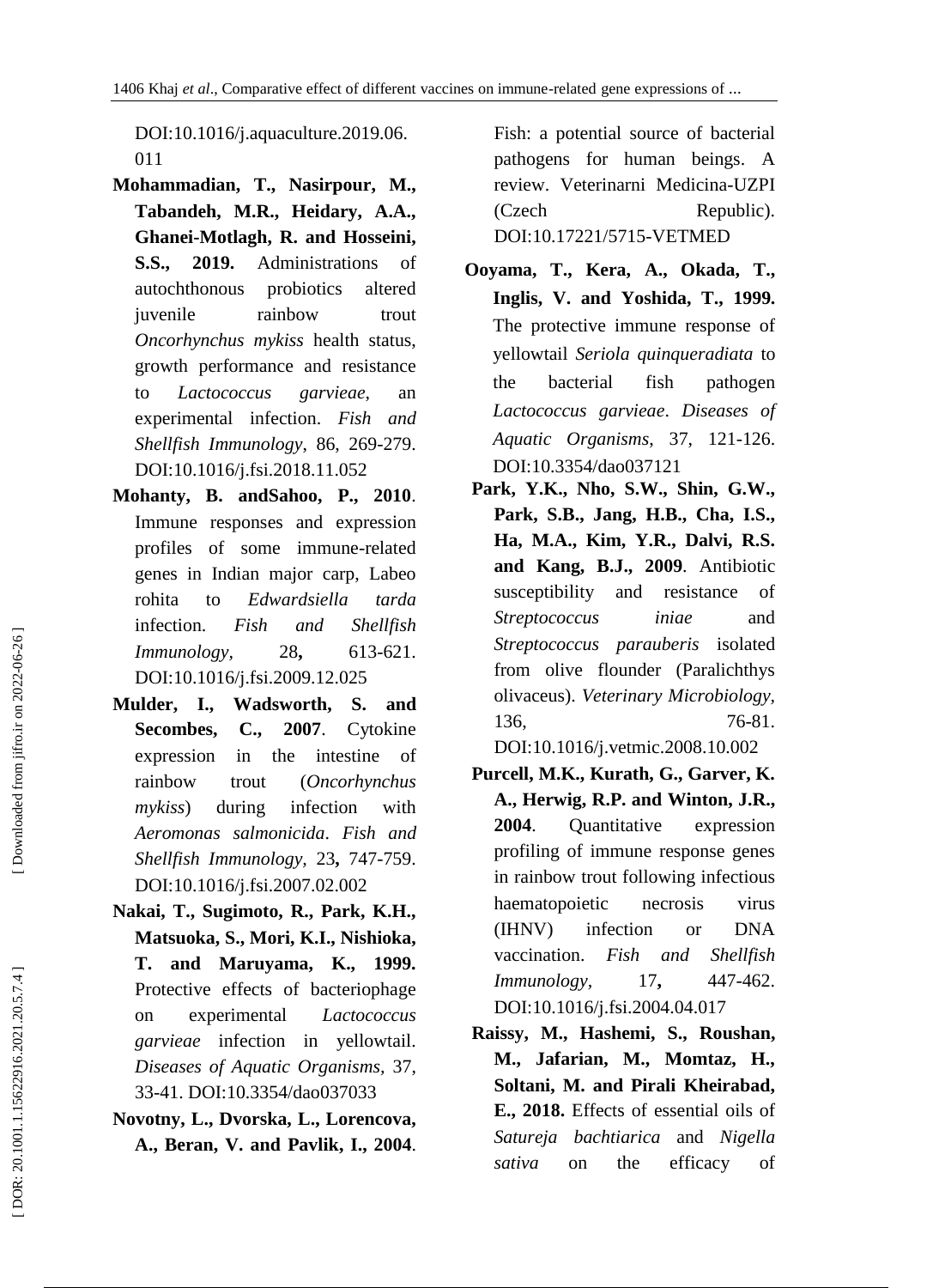lactococcosis vaccine in rainbow trout (*Oncorhynchu smykiss*). *Iranian Journal of Fisheries Sciences,*17( **1**), 95 95-106. DOI:10.22092/IJFS.2018.115587

- **Sakai, M., Atsuta, S. and Kobayashi, M., 1995**. Efficacies of combined vaccine for *Vibrio anguillarum* and *Streptococcus* sp. *Fisheries Science,* 61 **,** 359 -360. [DOI:10.2331/fishsci.61.359](https://doi.org/10.2331/fishsci.61.359)
- **Secombes, C., Zou, J., Laing, K., Daniels, G. and Cunningham, C., 1998.** Cytokine genes in fish. *Aquaculture*, 171 **,** 93 -102. DOI :10.1016/S0044 - 8486(98)00441 - 4
- **Secombes, C., Wang, T., and Bird, S., 2011.** The interleukins of fish. *Developmental and Comparative Immunology*, 35 **,** 1336 –1345. [https://doi.org/10.1016/j.dci.2011.05.](https://doi.org/10.1016/j.dci.2011.05.001) [001](https://doi.org/10.1016/j.dci.2011.05.001)
- **Shiry, N., Soltanian, S., Shomali, T., Paknejad, H.and Hoseinifar, S.H., 2019.** Immunomodulatory effects of orally administrated florfenicol in rainbow trout (*Oncorhynchus mykiss*) following experimental challenge with streptococcosis/lactococcosis.

*International Immunopharmacology*, 73, 236 236-245.

[DOI:10.1016/j.intimp.2019.05.007](https://doi.org/10.1016/j.intimp.2019.05.007)

**Shoemaker, C.A., Klesius, P.H. and Evans, J.J., 2001**. Prevalence of Streptococcus iniae in tilapia, hybrid striped bass, and channel catfish on commercial fish farms in the United States. *American Journal of*  *Veterinary Research,* 62 **,** 174 -177. [DOI:10.2460/ajvr.2001.62.174](https://doi.org/10.2460/ajvr.2001.62.174)

- **Soltani, M . , Alishahi, M., Mirzargar, S. and Nikbakht, G., 2007.**  Vaccination of rainbow trout against *Streptococcus iniae* infection: comparison of different routes of administration and different vaccines. *Iranian Journal of Fisheries Scien*ces, 7( **1**), 129 -140. <http://hdl.handle.net/1834/11186>
- Soltani, M., Kane, A., **- Mirghaed, A., Pakzad, K. and Hosseini -Shekarabi, P., 2019.**  Effect of the probiotic, Lactobacillus plantarum on growth performance and haematological indices of rainbow trout (*Oncorhynchus mykiss*) immunized with bivalent streptococcosis/lactococcosis vaccine*. Iranian Journal of Fisheries Sciences*, 18( **2**), 283 -295. DOI: 10.22092/ijfs.2018.117757
- **Sun, Y., Yang, H., Ma, R., Song, K. and Li, J., 2011.** Effect of Lactococcuslactis and Enterococcus faecium on growth performance, digestive enzymes and immune response of grouper *Epinephelus coioides*. *Aquaculture Nutrition*, 165, 1-9. [DOI:10.1111/j.1365-](https://doi.org/10.1111/j.1365-2095.2011.00894.x) [2095.2011.00894.x](https://doi.org/10.1111/j.1365-2095.2011.00894.x)
- **Sun, Y., Zhang, M., Liu, C. -S., Qiu, R. and Sun, L., 2012**. A divalent DNA vaccine based on Sia10 and OmpU induces cross protection against *Streptococcus iniae* and Vibrio anguillarum in Japanese flounder. *Fish and Shellfish*